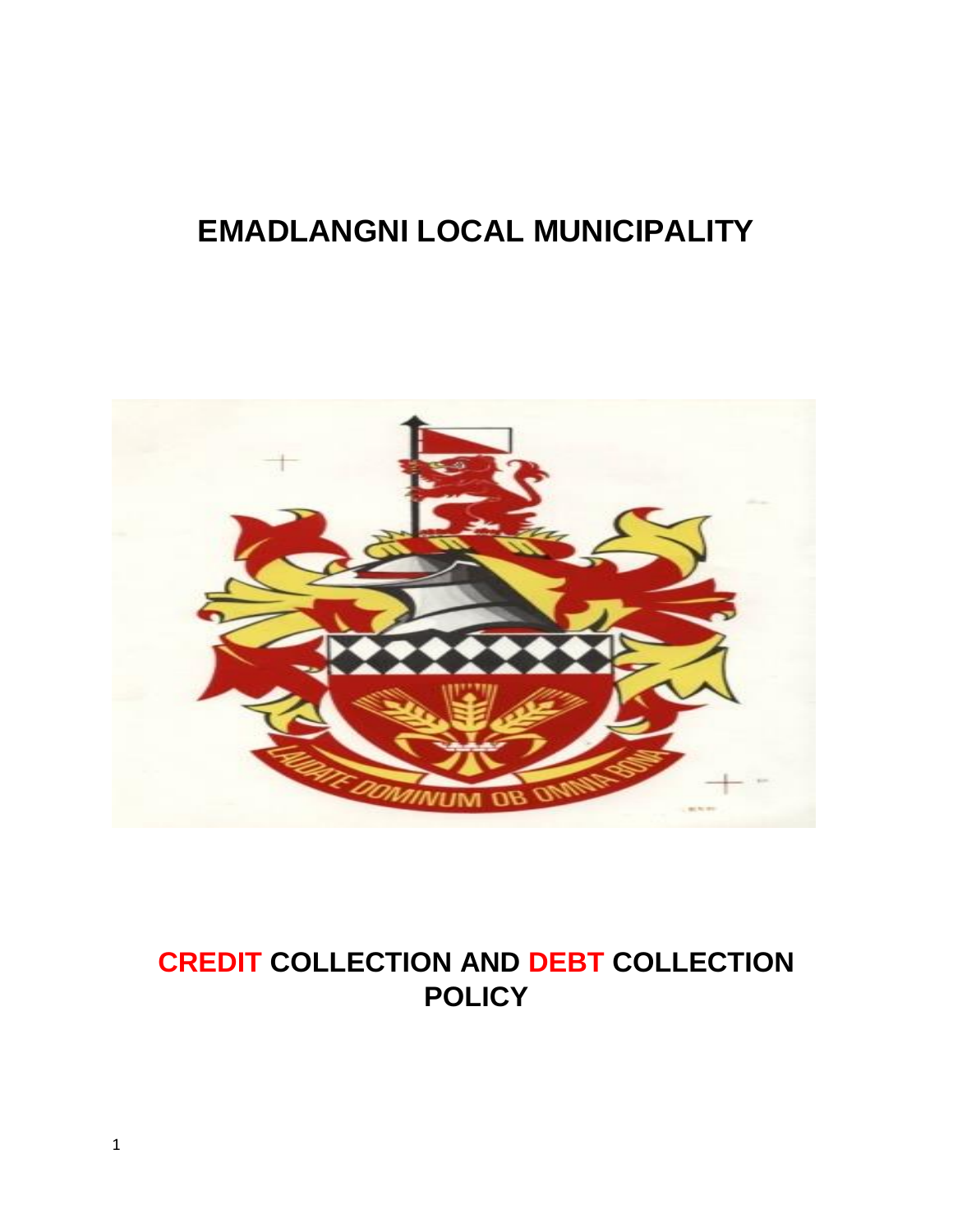| 11. PROCUREMENT OF GOODS AND SERVICES AND PAYMENTS IN TERMS OF CONTRACTS  16           |  |
|----------------------------------------------------------------------------------------|--|
|                                                                                        |  |
|                                                                                        |  |
|                                                                                        |  |
|                                                                                        |  |
|                                                                                        |  |
|                                                                                        |  |
|                                                                                        |  |
| 19. DEBT RECOVERY USING THE PRE-PAYMENT METERING SYSTEM (RESIDENTIAL CUSTOMER ONLY)    |  |
|                                                                                        |  |
|                                                                                        |  |
|                                                                                        |  |
| 22. CREDIT AUTHORITIES IN RESPECT OF ARREARS IN TERMS OF SECTION 58 OF THE MAGISTRATES |  |
|                                                                                        |  |
|                                                                                        |  |
|                                                                                        |  |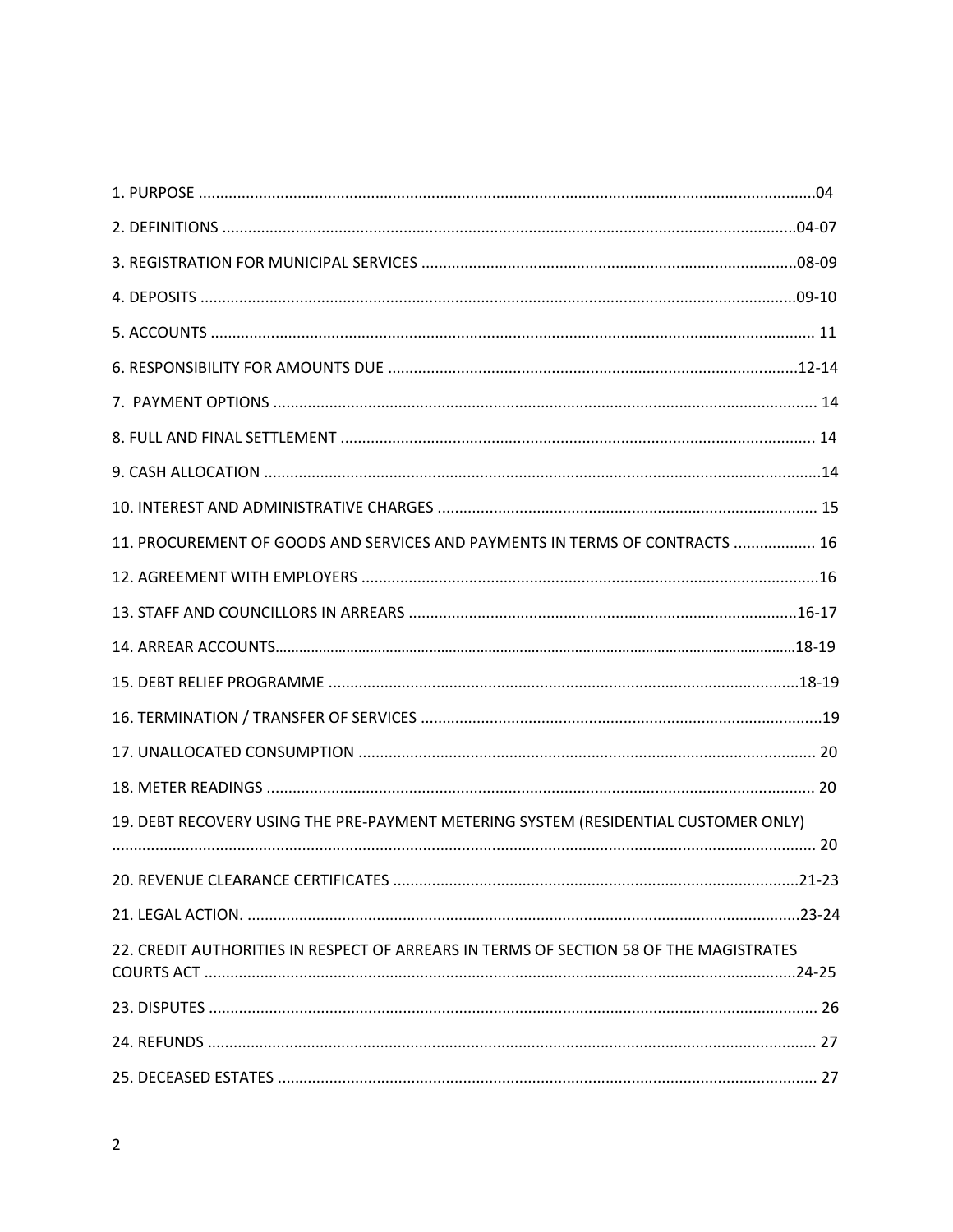| 30. CLAIMS IN RESPECT OF DAMAGE TO SERVICE INFRASTRUCTURE AND MUNICIPAL PROPERTY |  |
|----------------------------------------------------------------------------------|--|
|                                                                                  |  |
|                                                                                  |  |
|                                                                                  |  |
|                                                                                  |  |
|                                                                                  |  |
|                                                                                  |  |
|                                                                                  |  |
|                                                                                  |  |
|                                                                                  |  |
|                                                                                  |  |
|                                                                                  |  |
|                                                                                  |  |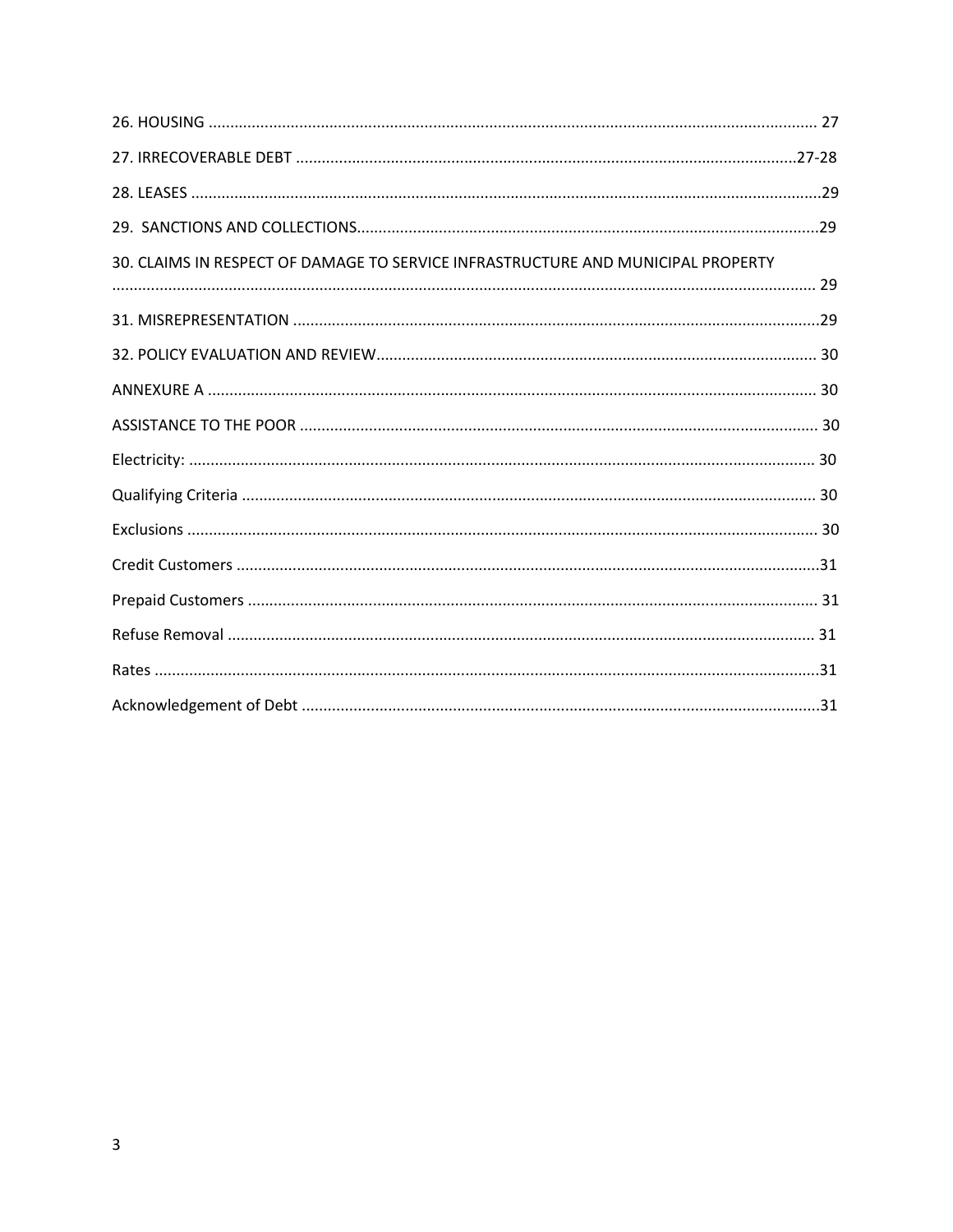#### **1. PURPOSE**

This Policy, read together with the eMadlangeni Municipality Credit Control and Debt Collection By-law, provides procedures and mechanisms for credit control and debt collection. The Policy has been compiled in compliance with the Local Government: Municipal Systems Act 32 of 2000 (the Systems Act), which requires the adoption of a credit control and debt collection policy, which is consistent with the Municipality's rates and tariffs policies and which complies with the Systems Act. The Policy aims to ensure that the Municipality's approach to debt recovery is sensitive, transparent and is equitably applied throughout the Municipality's geographic area.

#### **2. DEFINITIONS**

Words contained in this Policy have the same meaning as in the eMadlangeni Municipality: Credit Control and Debt Collection By-law, except where the context indicates otherwise. In addition, the following words and phrases have the following meanings:

"**Account"** means written notification in the form of a statement of account in respect of municipal services, rates, sundry charges and other charges, addressed to a person liable for payment thereof;

"**Agent**" means a person authorised by the customer to act on his or her behalf;

"**Arrears"** means any amount which is due, owing and payable and which remains unpaid by due date;

"**Authorised Official** means the **Municipal Manager** or his delegate in terms of the Municipality's System of Delegations;

**"Bulk customer"** means a customer who consumes large amounts of electricity for commercial or industrial purposes;

"**By-law**" means eMadlangeni Municipality: Credit Control and Debt Collection By-Law, as amended;

"**CFO**" means a person employed by the Municipality in terms of section **56 of** the Systems Act as the Chief Financial Officer of the Municipality, and includes any person to whom the Chief Financial Officer has delegated or sub-delegated a power, function or duty in accordance with the system of delegation developed by the Municipal Manager in terms of section 79 of the Municipal Finance Management Act and section 59 of the Systems Act;

"**Collection charges**" means the charges which the Municipality is entitled to recover in terms of section 75A(1) of the Systems Act, and includes the administrative cost– (a) of reminding any ratepayer or customer of arrears; (b) for the termination, restriction or reinstatement of any municipal service to a defaulting ratepayer or customer; (c) of any notice rendered, sent, delivered or published to a ratepayer or customer in terms of the By-law or any other law; (d) of any merchant fee; and (e) in respect of any other charge which the Municipality is by law entitled to recover;

"**Company**" shall bear the same meaning as "Company" in the Company's Act, 2008 (Act 71 of 2008); "**Consolidated account**" means a monthly account reflecting municipal service fees, charges, surcharges on fees, property rates, sundry charges and other municipal taxes, levies and duties and all consolidations in terms of section 102 of the Systems Act;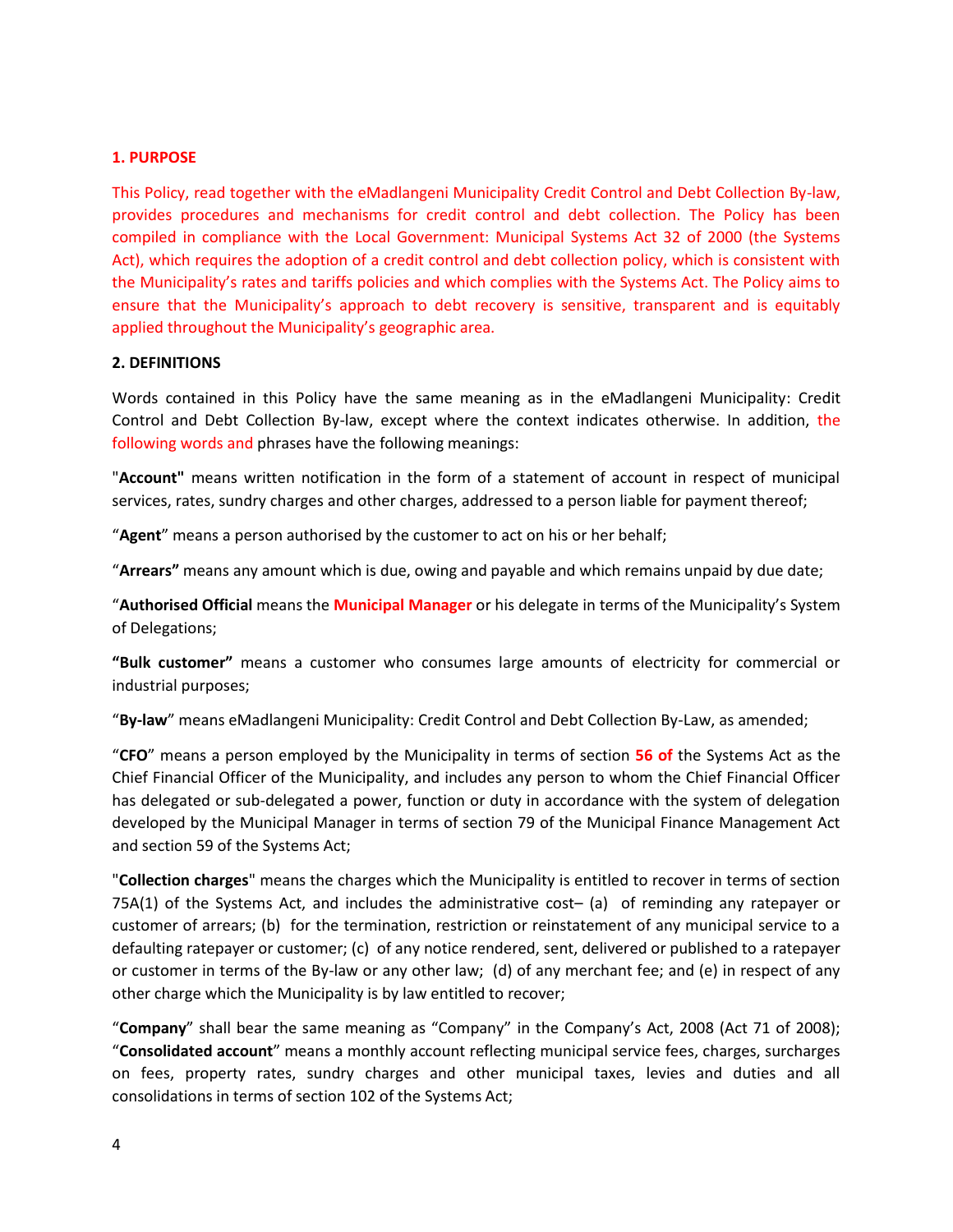"**Credit Authority**" means any arrangement made by agreement between the Municipality and a customer for the payment of any arrears in instalments. Such arrangement may take the form of an agreement or an acknowledgment of debt;

"**Customer**" means any person or their agent with whom the Municipality or an authorised official has entered into an agreement for the provision of any municipal service to the premises;

"**Deemed Owner**" means the occupiers contemplated in section 27.2 of this Policy;

"**Defaulter**" means a Customer whose account is in arrears;

"**Deposit**" means a monetary amount raised by the Municipality in relation to the consumption of a Municipal Service and mitigation of credit risk to the Municipality, irrespective of the existence of an agreement;

"**Due date**" means the date on which a customer's account becomes payable, which in the case of monthly accounts is twenty-one days from the date of the account, and in the case of annual accounts is the 31 October each year;

#### "**Effective Date"** means the date on which this Policy comes into effect which shall be 1 July 2018;

"**Illegal connection**" means any connection to a system through which municipal services are provided, which is not authorised or approved by the Municipality or an authorised official;

"**Juristic person**" includes a partnership, a proprietor, association or other body of persons, corporate or unincorporated and includes a trust and organ of state;

"**Meter"** means any device which measures any demand or quantity of either electricity energy passing through such meter;

"**Metering period**" means the time interval between two successive billed meter readings but shall exclude previous leak periods;

"**MPRA"** means the Local Government: Municipal Property Rates Act, 2004 (Act 6 of 2004), as amended;

"**Multi-property owner**" means an owner of 2 or more registered properties in the Municipality's area of jurisdiction;

"**Municipal charges**" means municipal service fees, surcharge on fees, penalties, interest, property rates, and other municipal taxes, levies and duties, as well as any other charges in terms of Legislation, Policy or an agreement including Sundry Charges and Collection charges;

"**Municipal service"** means a service provided by the Municipality in terms of its powers and functions to or for the benefit of the local community, irrespective of whether or not – (a) such service is provided by the Municipality itself or by engaging an external mechanism contemplated in section 76 of the Systems Act; or (b) any fees, charges or tariffs are levied in respect thereof;

"**Net salary"** means the gross salary minus pension and statutory deductions;

"**Owne**r" In addition to the persons defined in the MPRA, includes: (a) In relation to a property referred to in paragraph (a) of the definition of "property" in the MPRA, a person in whose name ownership of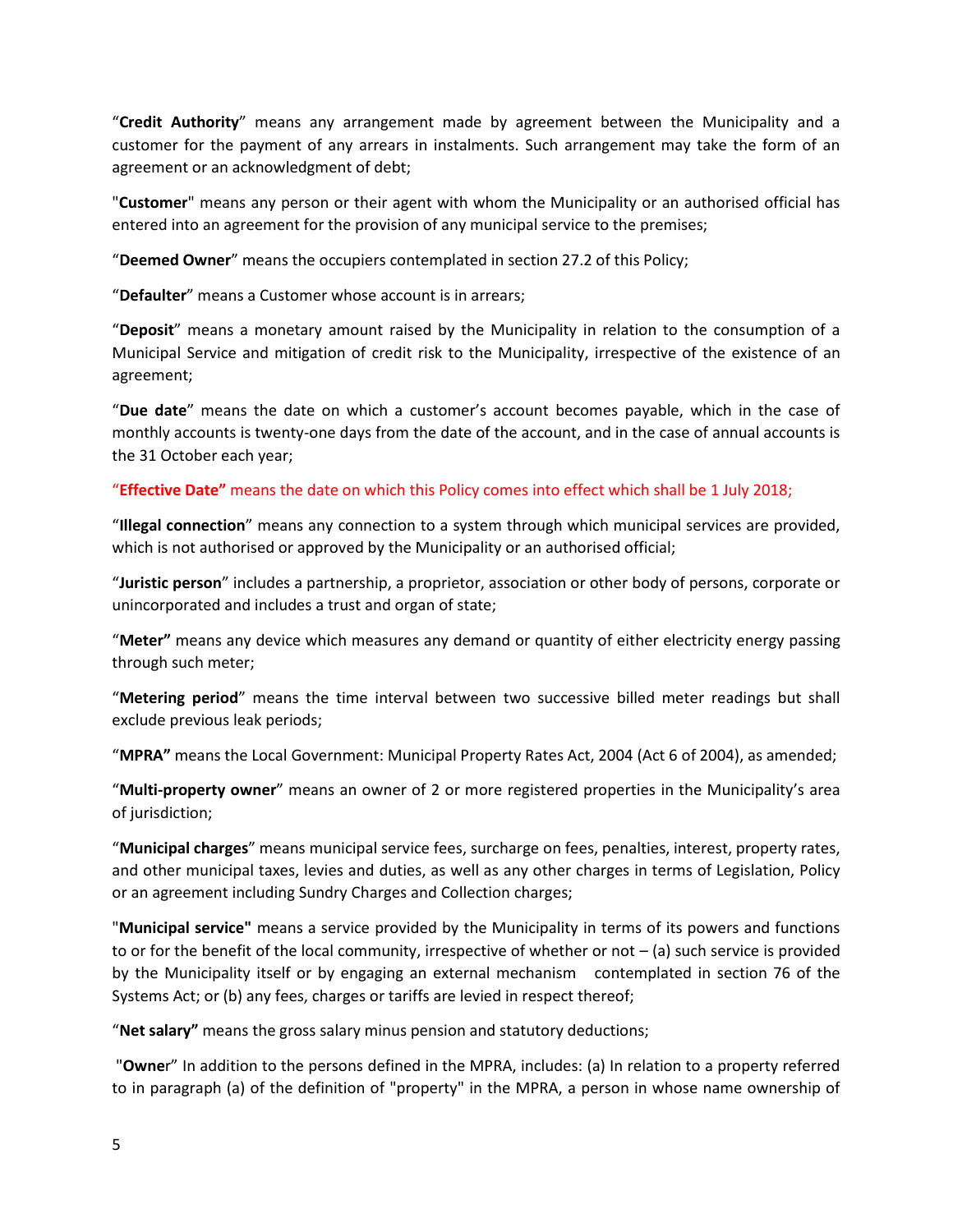the property is registered; (b) An owner in a sectional title scheme who owns in addition to the residential unit, a garage, parking, granny flat or storage room, under separate Title in the scheme, is deemed to be the owner of ONE property for the **purposes of 7.2 and 7.3. of** the Rates Policy of the Municipality; (c) An owner of two or more properties which are notarially tied to each other, is deemed to be the owner of ONE property for the purposes **of 7.2 and 7.3** of the Rates Policy of the Municipality; (d) The administrator of the body corporate of a sectional title scheme where the common property of a sectional title scheme is at issue and there are no elected trustees of the body corporate; (e) The administrator, where the owner of a property is a mental health care user as defined in section 1of the Mental Health Act, 2002 (Act No. 17 of 2002); (f) The business rescue practitioner, where the owner of a property has been placed under business rescue; (g) The managing agent, where the owner of a property is absent from the Republic of South Africa or where the Municipality has, after reasonable attempts, not been able to determine his or her whereabouts; (h) Every person who is entitled to occupy or use a building, or who does occupy or use a building, where – (i) The owner of the property is absent from the Republic of South Africa; (ii) The Municipality has, after reasonable attempts, not been able to determine the whereabouts of the owner of the building; and (iii) There is no managing agent; (i) Trustees and beneficiaries jointly, in the case of property in a trust; (j) An executor or administrator, in the case of property in a deceased estate; (k) A trustee or liquidator, in the case of a property in an insolvent estate or in liquidation; (l) A judicial manager, in the case of a property in the estate of a person under judicial management; (m) A curator, in the case of property in the estate of a person under curatorship; (n) A person in whose name a usufruct or other personal servitude is registered, in the case of a property that is subject to a usufruct or other personal servitude, as joint owner together with the registered owner; (o) A lessee, in the case of a property that is registered in the name of the Municipality and is leased by it; (p) A buyer or a developer, in the case of a property that was sold by the Municipality and of which possession was given pending registration of ownership in the name of the buyer, beneficiary, or a developer; (q) A fideicommissary as joint owner together with the fiduciary; (r) Ingonyama Trust in respect of the land vested in the Ingonyama Trust by virtue of the Ingonyama Trust Act of 1994, as amended, or any other law; (s) The National Government of the Republic of South Africa, in the case of a property that is registered in the name of a deregistered company or close corporation and where ownership thereof has accrued to the state by operation of law ( bona vacantia); (t) An owner of a property in the name of any other juristic person not mentioned in this definition of an owner; (u) A Deemed Owner; and (v) A child or children in charge of a property in the case of a child headed household as contemplated in this Policy and the Rates Policy of the Municipality;

"**Person**" means a natural person or Juristic Person;

"**Property**" means– (a) immovable property registered in the name of a person, including, in the case of sectional title scheme, a sectional title unit registered in the name of a person; (b) a right registered against immovable property in the name of a person; (c) a land tenure right registered in the name of a person or granted to a person in terms of legislation, excluding a permission to occupy; or (d) a public service infrastructure;

"**Prescribed form**" means any document that may be prescribed by law or required by the CFO from time to time; in a format approved by Council;

"**Rates**" means a municipal rate on property envisaged in terms of section 229(1) (a) of the Constitution and levied by the Municipality in terms of the MPRA, expressed as cents in the rand;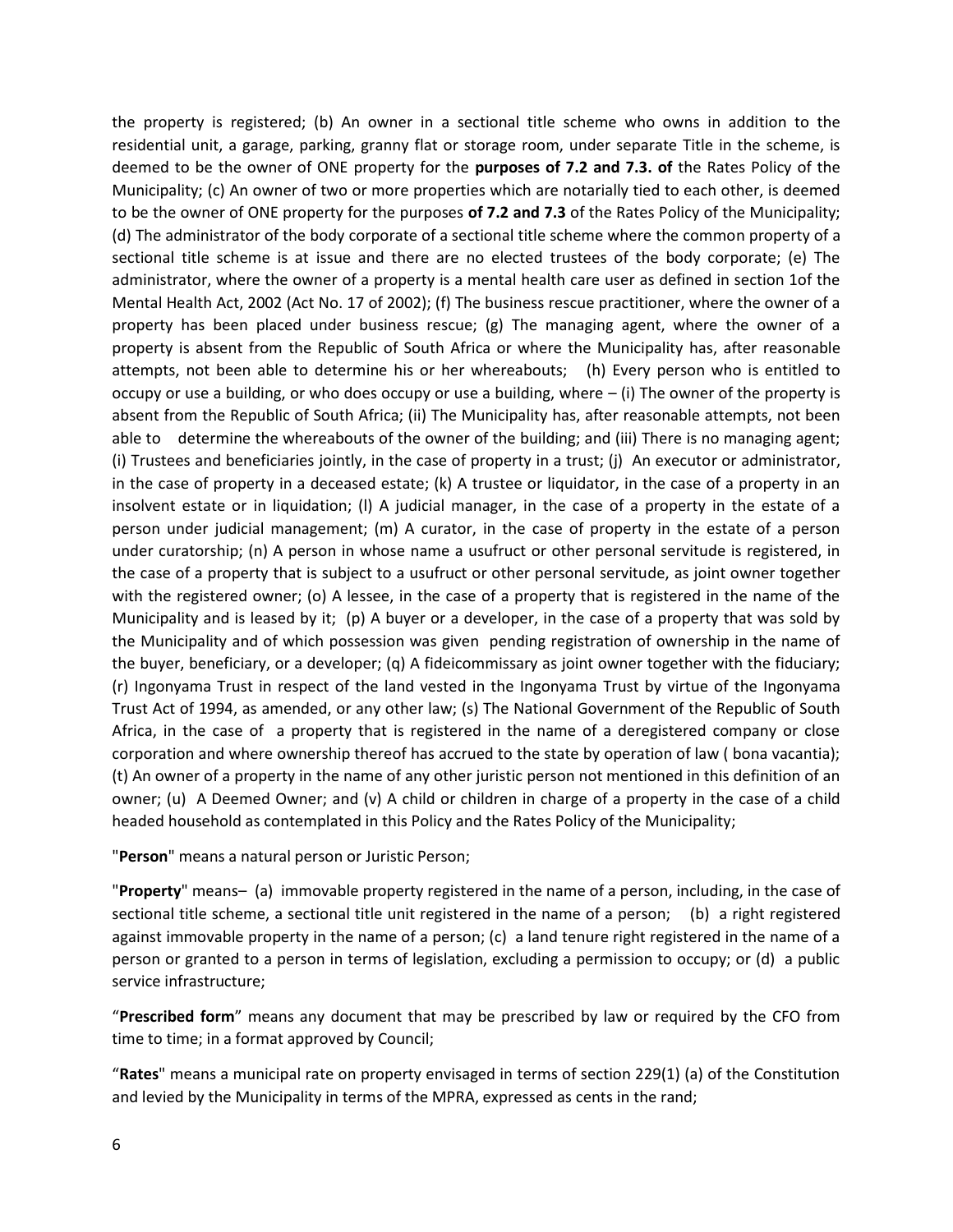"**Rates Regulations**" means the Municipal Property Rates Regulations, 2006 as amended;

"**Residential property**" means a dwelling, in any building, premises, structure, or any other place, or any part thereof, used predominantly as a place of residence or abode of any natural person excluding a dwelling where the dominant use is for any purpose other than residential, or where it is used in the supply of commercial accommodation;

"**Revenue Clearance Certificate**" means a certificate of the kind referred to in Section 118(1) of the Systems Act;

"**Services Account**" means an account which relates to Electricity consumption and related charges;

"**Service Agreement**" means an agreement entered into between the Customer and the Municipality for the provision of municipal services. (E.g. Rates, Electricity);

"**Sundry charge**" means an amount charged to a customer which is not directly linked to a property and includes but is not limited to− (a) charges arising from damage to municipal property and equipment; (b) monies owed for municipal services other than rates and electricity; (c) monies awarded to the Municipality through court orders and judgments; (d) fines; and (e) monies owed to the municipality by the municipality staff (staff debts);

"**Systems Act**" means the Local Government: Municipal Systems Act, 2000 (Act No. 32 of 2000) as amended;

"**Tenant**" means in relation to this Policy a person with whom has entered into a lease agreement with the Landlord; and such person became a Customer to the Municipality prior the adoption of clause **3.1** of this Policy. This excludes tenants stated in clause **3.3** and Social Housing Tenants as mentioned in this Policy;

"**Tenderer"** means a contractor, service provider or supplier who has submitted a tender for the provision of services or the delivery of goods to the Municipality;

"**50/50 pre-payment debt recovery**" means a pre-payment system whereby 50% of payment is allocated to arrears and 50% is allocated to the purchase of electricity. Only owners can make application for a pre-payment system, excluding municipal employees, councillors and social housing tenants whose accounts are in arrears.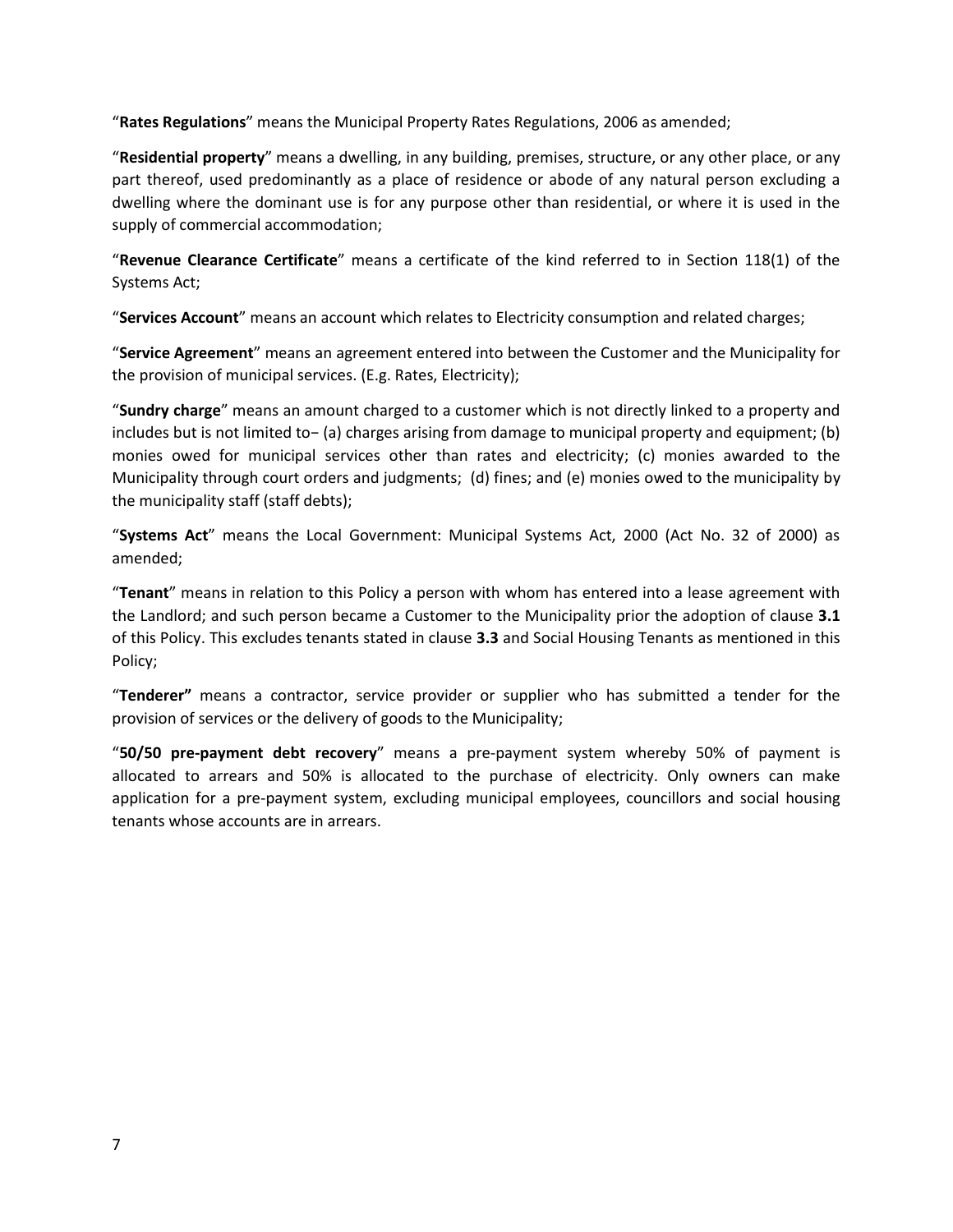#### **PROVISION OF MUNICIPAL SERVICES**

#### **3. REGISTRATION FOR MUNICIPAL SERVICES**

3.1 Residential property - The Municipality will endeavour to register owners only for services on their properties. Tenant registrations currently in place will continue until the tenant vacates, the account is closed or the Municipality cancels the contract of the tenant in default in terms of subsection 6.1 (b) of this Policy.

3.2 Business property - The Municipality will only enter into new contracts for municipal services with tenants if the owner of the property is a multi-property owner as defined, and the municipal accounts on all of his or her properties are paid. Where the landlord is not a multi-property owner, the owner of the property must register for services.

3.3 When the owner of the property is a bulk customer, the CFO, at his or her discretion, may allow tenants of the bulk customer to be registered for municipal services on the property concerned, upon submission of any documents or information that may be requested by the CFO.

3.4 Government property - The Municipality will continue to register tenants for services. The respective Government Departments shall be held liable for the debts on their own property.

3.5 Sundry accounts - The customer must provide the Municipality with a municipal account number or rate account number. If the customer does not have an existing municipal account then a new account must be created.

3.6 The Municipality shall whenever possible, combine any separate accounts of a person who is liable for payment to the Municipality, into one consolidated account.

3.7 No registrations or additions to the customer database can be processed unless legal documentation acceptable to the CFO has been produced in each instance.

3.8 If there is an outstanding debt on the property, this debt must be settled in full, or suitable payment arrangements must be made by the owner of the property, before any customer or owner is registered for services.

3.9 Customers who fail to register and who illegally consume services will be subjected to such administrative, civil or criminal action as the Municipality deems appropriate.

3.10 Where the purpose for or extent to which any municipal service used is changed, the onus and obligation is on the customer or owner to advise the Municipality of such change.

3.11 A person applying for a Municipal Service must enter into a service agreement with the Municipality in order for such Municipal Service to be provided.

3.12 Documentation and Information (Juristic Persons)- An application by a Juristic Person for a Municipal Service must include –

(a) The submission of a resolution delegating authority to the applicant and furnishing, if applicable, the Juristic person's Registration Number or Trust Reference Number with the Master of the High Court.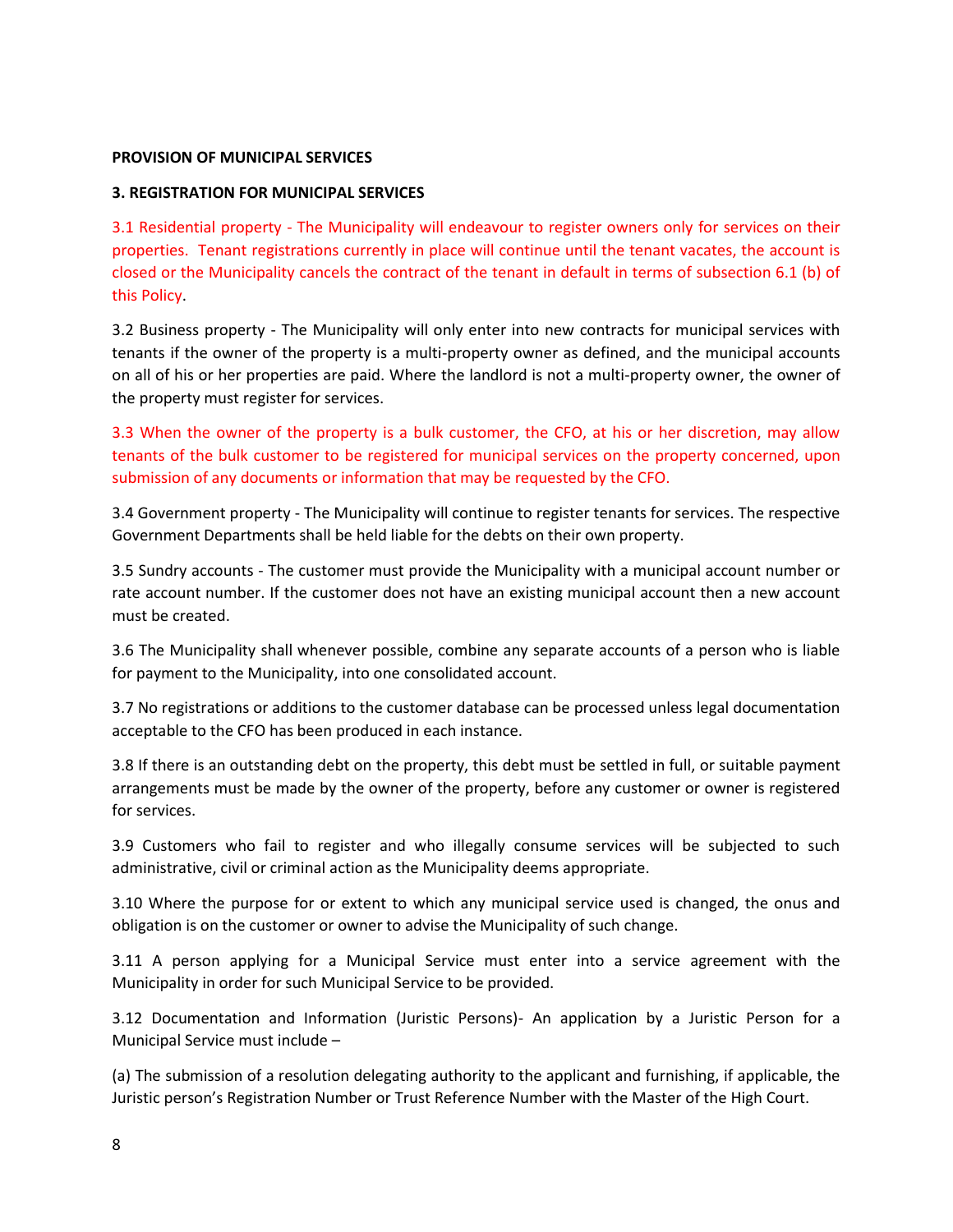(b) The names, identity number, cell phone number, physical and postal addresses, email addresses and any other particulars of all the directors or members or trustees or proprietors or partners, as maybe prescribed.

(c) Certified copies of the following where applicable: (i) Current Letter of Authority of the Trustee(s). (ii) Identity documents of the persons referred to in (b) above. (iii) CIPC registration documents. (iv) Constitution.

(d) A signed Direct Debit form as prescribed by the Municipality.

(e) Deeds of Suretyship in the prescribed form, signed by the persons referred to in (b) above.

3.13 A person may be required to provide to the Municipality such personal information, as may be prescribed, for any purpose contemplated in this policy, amongst others, all contact details (postal/physical/email address etc.), proof of identification, financial information and such other relevant documentation, as may be required by the Municipality from time to time (e.g. binding lease agreement, title deed etc.).

3.14 All information furnished may be verified by the Municipality with any or all data information institutions, credit information bureau's and any financial institutions as may be deemed necessary by the Municipality in determining a person's credit worthiness or for any other reason as determined by the CFO.

3.15 The Municipality has a right to conduct a full credit check on any person who is or who will become subject to this policy or any other policy of the Municipality.

## **4. DEPOSITS**

4.1 Upon date of ownership transfer, a deposit will be automatically raised, based on the criteria determined by the CFO, from time to time.

4.2 The CFO may exclude a category of owners from payment of deposits.

4.3 Where a tenant terminates a services account, consumption charges emanating from a meter must thereafter be linked to the owner's rates account and a deposit will be raised once consumption is recorded and will become due in the next months' bill.

4.4 The Municipality may appropriate a customer's deposit on any account related to that customer.

4.5 Notwithstanding receipts for different services, deposits payable to the Municipality shall be a consolidated deposit, paid in cash. Sureties shall not be accepted in lieu of deposits.

4.6 Where a business customer does not present a valid South African ID Document, a deposit equivalent to twice the prescribed deposit shall apply, in addition to the personal suretyships.

4.7 If a customer is in arrears, the deposit may, upon due notice, be increased.

4.8 The Municipality may utilise the consolidated deposit as security for any or all of the charges or amounts included in the statement of account.

4.9 Social Housing tenants qualify for the same deposit as an owner.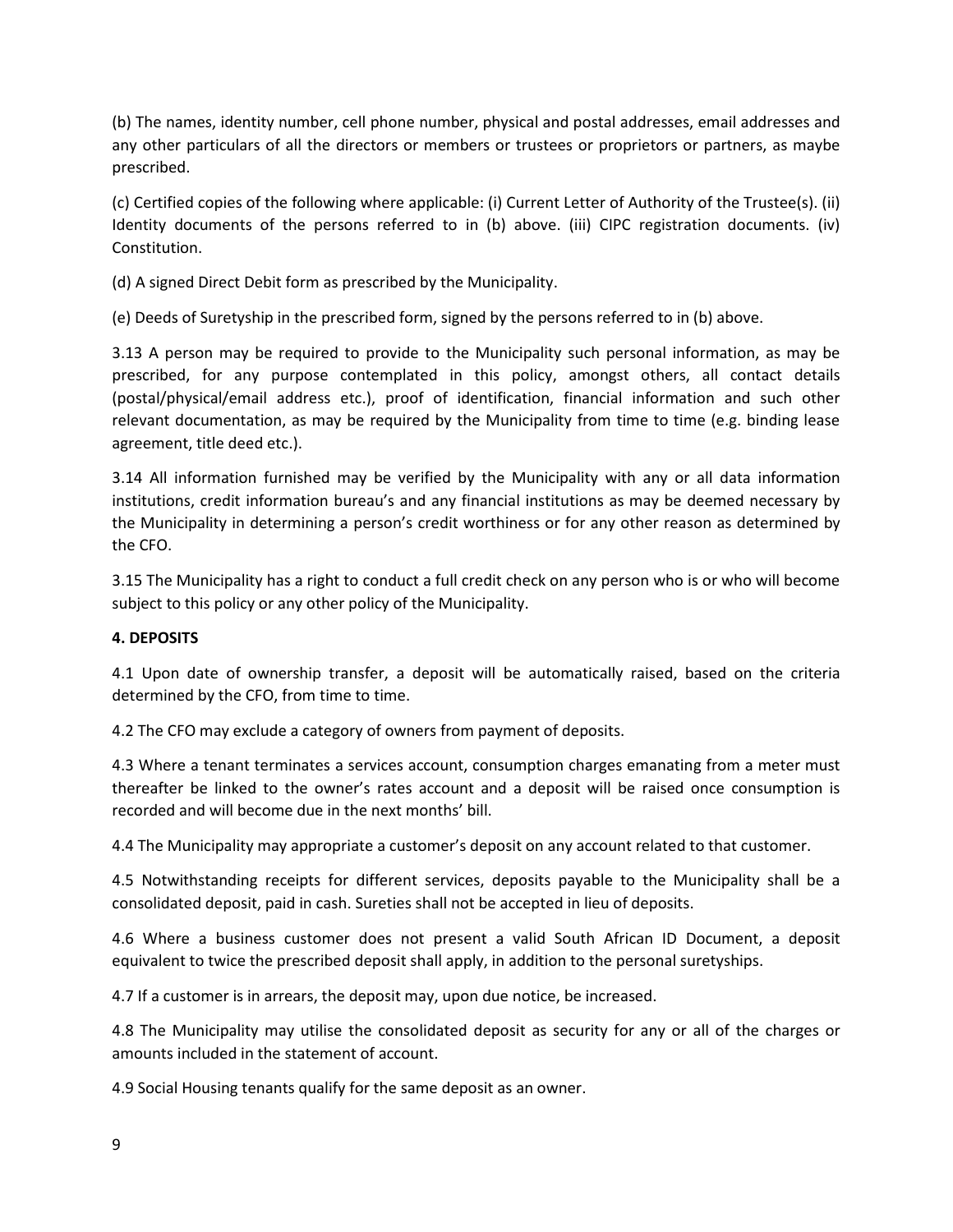4.10 No deposit will be raised on property where there is no consumption or properties where the is a prepaid meter however an availability fee shall be raised.

4.11 Where a tenant has absconded leaving a debt on a property, an additional deposit, equal to the debt on the property, may be raised on any other account held by the tenant with the Municipality.

4.12 Guarantees

a. Guarantees shall not be accepted as a form of deposit except where Municipal Property is alienated or as the CFO may direct from time to time

b. Existing Guarantees shall be honoured for the duration of the contract with the Municipality.

c. **Addenda** to existing Guarantees shall not be accepted. The additional deposit must be paid in cash.

d. Where guarantees are held in lieu of deposits, such guarantee shall be presented for payment and a new deposit shall be raised to any arrear account.

4.13 Review of Deposits

a. If the customer poses a credit risk, the value of the original deposit paid or a guarantee held may be reviewed from time to time by the CFO.

b. The deposit on an account shall be reviewed when−

i. the Account is paid after the due date; ii. Payment by negotiable instrument or direct debit is dishonored; or iii. there is increased consumption of services.

c. The Municipality may increase the deposit payable by a customer by up to 12 months average usage.

d. The deposits on all accounts may increase pro rata based on the Bulk consumption charge to Eskom.

4.14 Interest Payable on Cash Deposits

**No interest shall be payable by Municipality on cash held as deposits**.

## **ACCOUNTS MANAGEMENT**

## **5. ACCOUNTS**

5.1 The Municipality will deliver notices and accounts in accordance with section 115 of the MSA. A Customer may register for another mode of transmission as set out in the Credit Control and Debt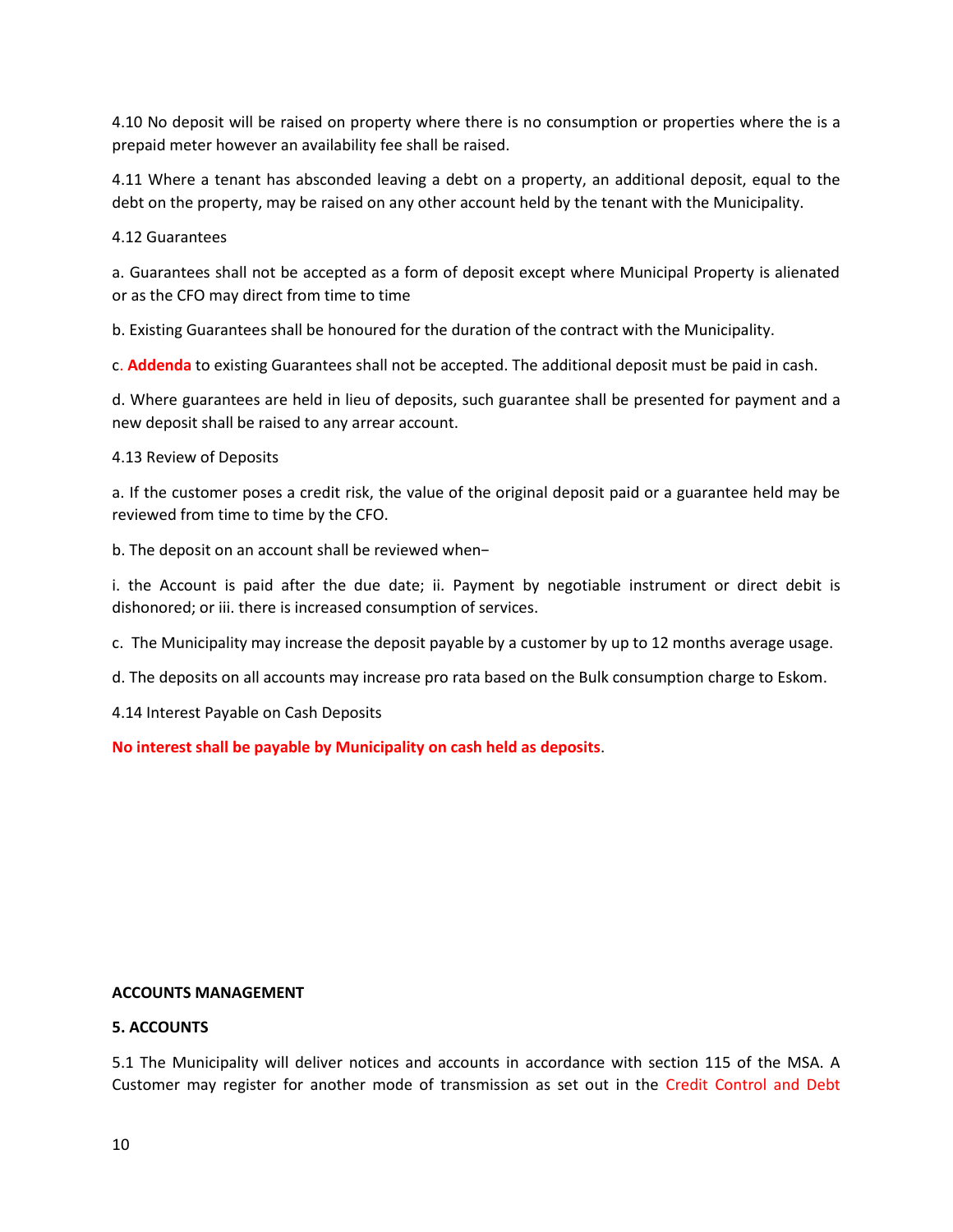Collection By-Law. In the case of multiple-ownership, the account will be delivered to any one of the owners.

5.2 Failure to receive or accept accounts does not relieve a customer of the obligation to pay any amount due and payable. The onus is on the customer to make every effort to obtain a copy of the account, or establish the amount payable for payment.

5.3 The Municipality or an authorized official must, if administratively possible, issue a duplicate account to a customer on request. The Municipality will provide owners with copies of their tenant's accounts if requested in writing.

5.4 The Municipality may post annual rates assessment for record purposes.

5.5 With the exception of Government Accounts, assessment rates shall be billed on a monthly basis, and may only be billed annually by prior written agreement, subject to the Rates Policy of the Municipality.

5.6 Customers are required to update their information details with the Municipality promptly whenever information on record changes and or whenever requested by the Municipality. A failure to update information with the Municipality or a failure to respond to the Municipality's request for updated information may, subject to the principles of administrative justice, result in with-holding of services, disconnection of services or prosecution. Such update of information includes, but is not limited to−

a. Details of executors or administrators of deceased estates; b. Deregistration of a company if the company is the account holder; c. Details of deceased company directors, members of Close Corporations and trustees of Trusts; d. Details of deceased partners and; e. Letters of appointment of a Trustee or Liquidator in the case of an insolvency /liquidation together with contact particulars.

5.7 The Municipality may recover a rate annually, on application, from multi-property owners. Such application must reach the Municipality on or before 30 May of each year and the annual rates account is to be paid by 31 October of each year.

5.8 The payment of rates shall not be affected by reason of an objection, appeal or noncompliance with the Rates Policy of the Municipality.

5.9 A request for a reconciliation of any account shall be processed after payment of a prescribed fee.

5.10 Tokens for pre-paid electricity may only be refunded within 48 hours of purchase thereof.

5.11 There is no obligation on the Municipality to provide records older than 5 years from the date such records are requested.

#### **6. RESPONSIBILITY FOR AMOUNTS DUE**

6.1 In terms of Section 118 (3) of the Systems Act, an amount due for municipal service fees, surcharge on fees, property rates and other municipal taxes, levies and duties is a charge upon the property in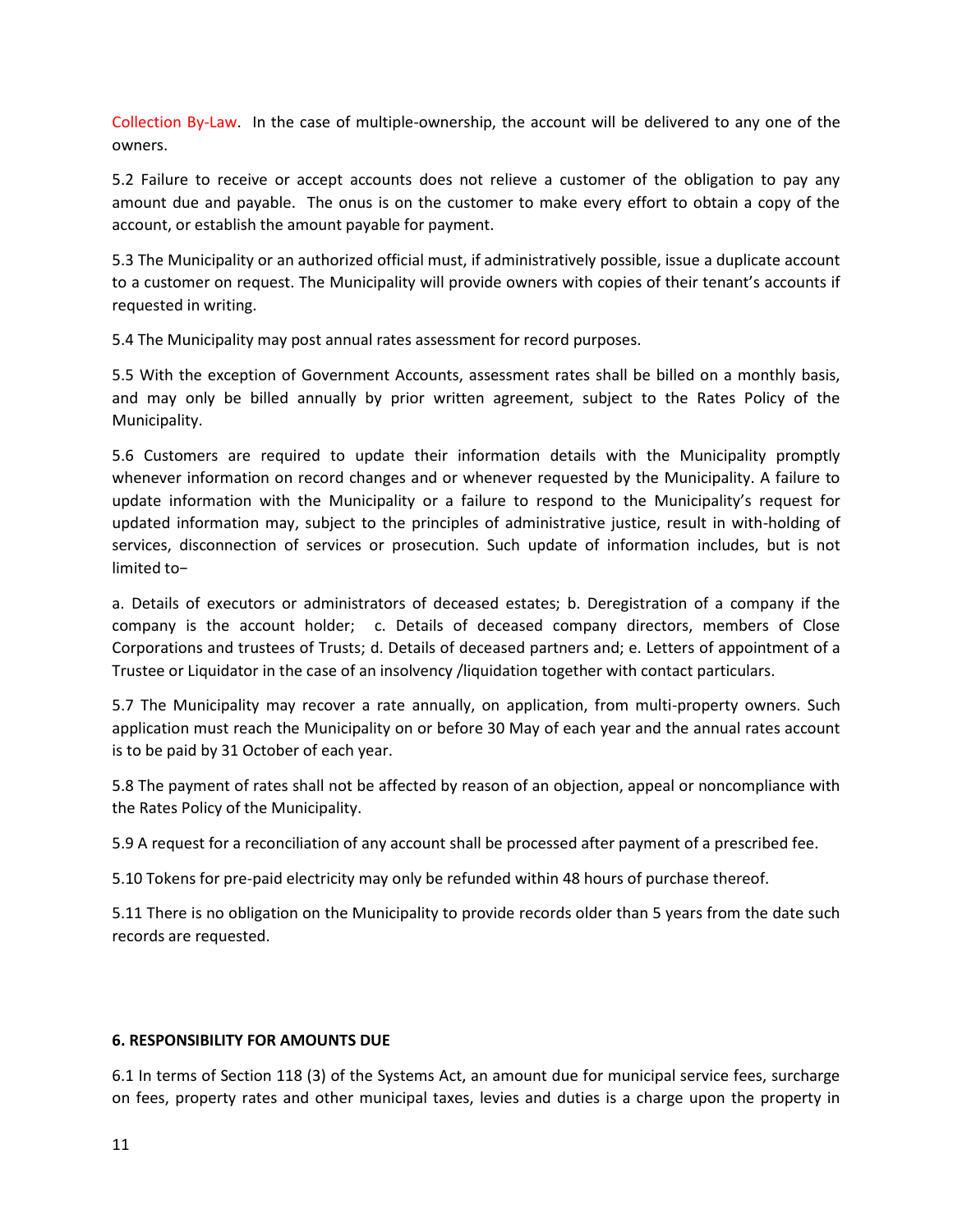connection with which the amount is owing and enjoys preference over any mortgage bond registered against the property. Accordingly ––

a. the owner of such property shall be liable for charges incurred in connection with such property and all municipal debts must be paid by the owner of such property without prejudice to any claim or right of recovery which the Municipality may have against another person; and

b. the Municipality reserves the right to cancel a contract with the customer in default and register the owner of such property for services on the property.

6.2 Where the property is owned by more than one person, each owner shall be jointly and severally liable, the one paying the other to be absolved, for all municipal debts charged on the property.

6.3 Owners with their tenants who are registered as customers shall be held jointly and severally liable, the one paying the other to be absolved, for debts on their property, except for property rates.

6.4 Refuse removal shall form part of the property debt payable by the owner of the property.

6.5 When a Juristic person opens a Service Account, the directors, members or trustees as the case may be must sign personal suretyships in favour of the Municipality. Liability for outstanding amounts maybe extended to such directors, members or trustees jointly and severally, the one paying the other to be absolved.

6.6 The Municipality may ––

a. recover from a tenant, occupier or agent such monies as are owing by the tenant, occupier or agent to the owner, as payment of the arrears owing by such owner for so long as a tenant or occupier occupies a property in respect of which arrears are owing, or an agent acts for an owner in respect of whose property arrears are owing;

b. recover the amount in whole or in part despite any contractual obligation to the contrary on the part of the tenant, occupier or agent;

c. recover from the tenant, occupier or agent an amount which is limited to the amount of the rent or other money due and payable, but not yet paid by the tenant, occupier or agent; and

d. apply to the Companies and Intellectual Property Commission to re-register a deregistered company or close corporation or apply to court for an order of restoration or the voiding of the deregistration for the purposes of recovering the amounts owed by that company or close corporation for all municipal debts which have accrued and shall recover the costs of reregistration from the directors or members accordingly.

e. In the case of assets accruing to the State by operation of any law [(bona vacantia) – Section 76 (2) (i) of the PMFA] collect outstanding fees from the relevant treasury who may exercise all powers, authority and prerogatives, and fulfill any obligation on behalf of the state.

6.7 Should the tenant, occupier or agent refuse to pay as contemplated in subsection 6.6 to the Municipality, the services of the tenant, occupier or agent may be disconnected.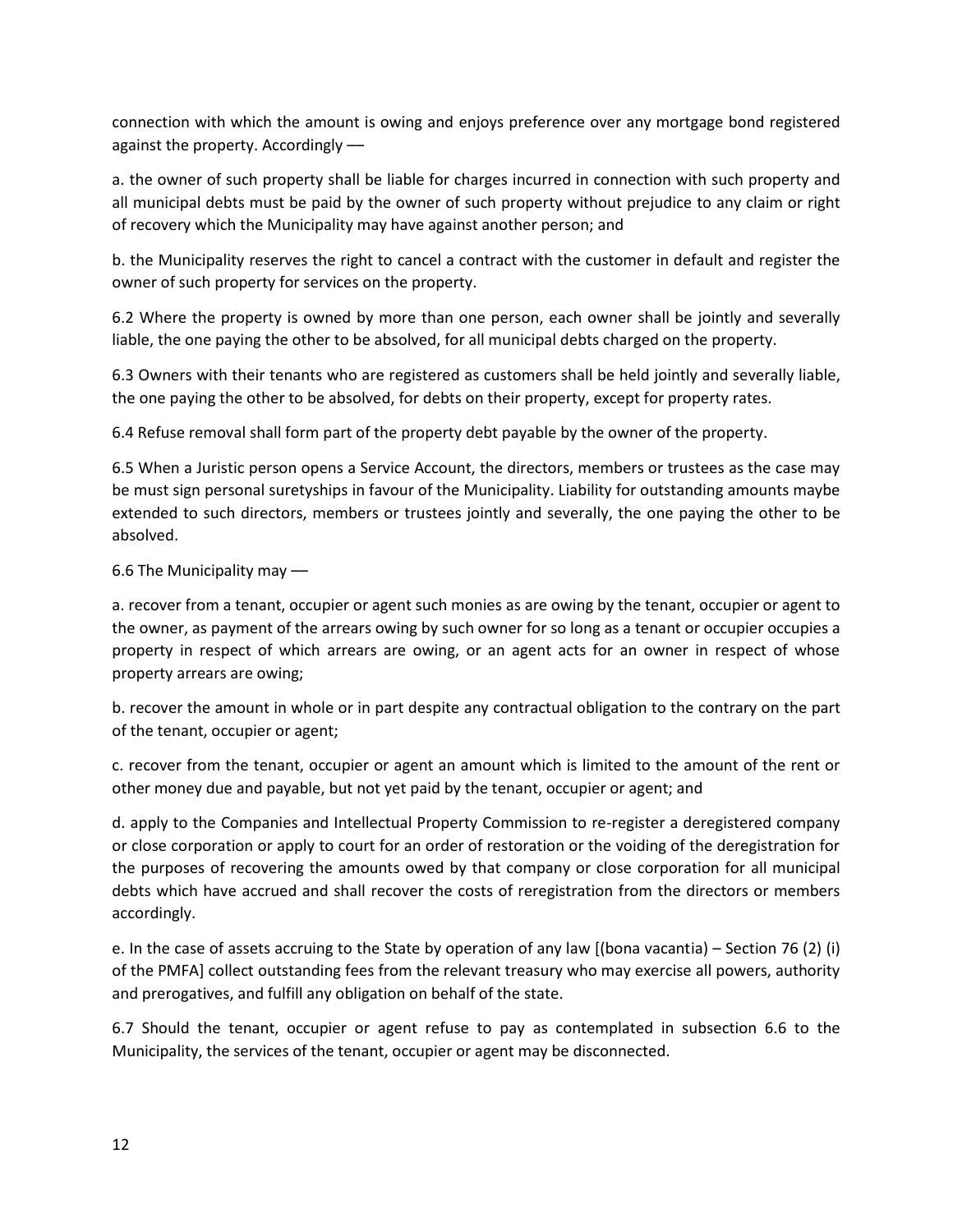6.8 Should any dispute arise as to the amount owing, the customer shall pay all amounts which are not subject to the dispute that are due and payable, pending the finalisation of the dispute lodged in respect of the specific amount owed by the customer.

6.9 Subject to sections 20 and 21, where an existing Customer wishes to convert an existing electricity supply service to a Pre-paid meter, the customer must first settle all outstanding amounts or make a suitable arrangement to liquidate the outstanding amount as contemplated in section 24, before an application for a pre-paid meter may be considered.

6.10 On special projects identified by the Municipality, pre-paid meters may be zero costed.

6.11 In relation to low cost housing schemes, the Municipality may charge a fixed rate for property rates, which charge may be deducted via the pre-payment system.

6.12 The owner of the property may be held liable for tampering with the electricity metering equipment on the property as well as charges that arise therefrom.

6.13 Where any subsidiary company of a holding company is indebted to the Municipality, the liability for such arrears may be extended to the holding company; and where any holding company is indebted to the Municipality, the liability for such arrears may be extended to any subsidiary company

6.14 Debtors may be referred to a third party debt collector and tracing agent.

## **7. PAYMENT OPTIONS**

7.1 The Municipality will endeavour to establish a payment network to ensure that wherever practically possible; customers in receipt of accounts have access to a payment site within a reasonable distance of their home.

7.2 The Municipality shall accept payment under the following circumstances– a. Payment by cheque – provided it is a Bank cheque in ALL instance.

b. Payment via a Bank cheque, electronic funds transfer (EFT) or Cash for Settlement of final accounts.

c. Subject to a. and b. above, the following payment methods are also available: (i) EFT;

(ii) Internet Transfers;

iii) Third party collectors appointed from time to time by the Municipality; (iv) Direct Debit; and (v) Debit Order payments. d. The following shall apply for all EFT payments of the customer's arrears accounts: (i) Only proof of payments from customers will be accepted. (ii) The proof of payment will be verified, where applicable, for authenticity (through the submitting bank's website). (iii) All reconnection requests where services have been disconnected will ONLY be actioned once payments have been cleared and or receipted to the respective consumer accounts.

e. Customers whose accounts are in arrears are encouraged to pay at online sites in the Municipality's banking halls.

7.3 Cheques will not be accepted in any other circumstances except those listed in subsection 7.2 of this Policy.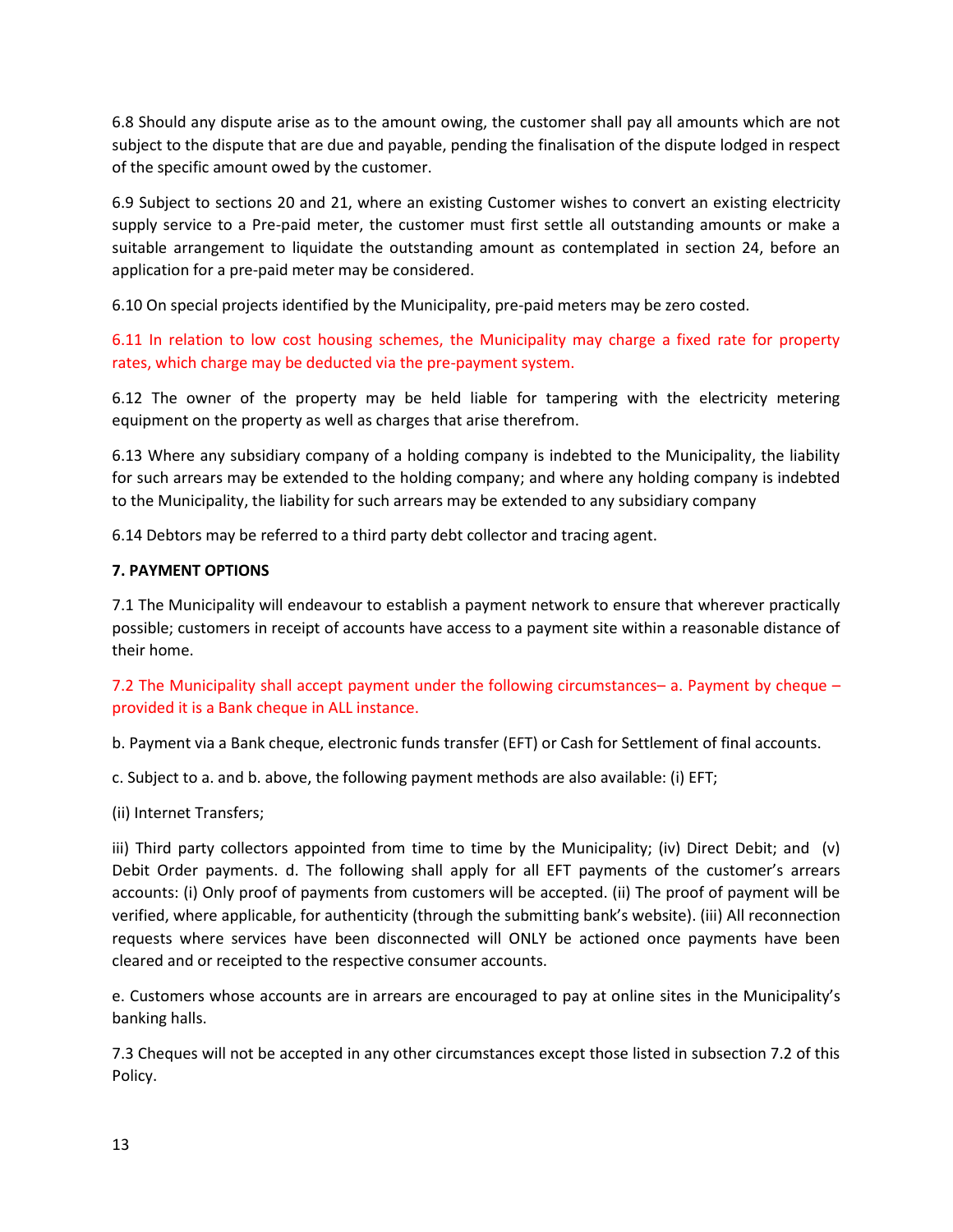7.4 Where any direct debit or payment made to the Municipality or an authorised official is later dishonoured by the bank, the Municipality or its authorised official− a. will recover the bank charges incurred relating to that dishonoured payment against the account of the customer;

b. may regard such an event as default on payment and the account shall be dealt with as an arrear account; and

7.5 The methods of payment shall be determined by the CFO from time to time.

7.6 Where a customer signs a Credit Authority with the Municipality, payment shall, as far as possible, only be accepted via a direct debit procedure.

## **8. FULL AND FINAL SETTLEMENT**

8.1 Where the exact amount due and payable has not been paid in full, any lesser amount tendered and receipted, shall not be in full and final settlement of such an account, except when duly accepted in terms of a delegated authority.

8.2 Subsection 8.1 shall prevail notwithstanding the fact that such lesser payment was tendered or receipted in full settlement.

8.3 The CFO must be consulted on any settlement, out of court or otherwise, that has a financial implication on the Municipality.

## **9. CASH ALLOCATION**

9.1 In accordance with section 102 of the Systems Act, the Municipality may– a. consolidate any separate accounts of persons liable for payments to the Municipality;

b. credit a payment by such a person against ANY account of that person; and

c. implement any of the debt collection and credit control measures provided for in this Policy in relation to any arrears on any of the accounts of such a person.

9.2 Any amounts paid may be appropriated to the oldest debt first.

9.3 Any amount paid by the customer in excess of an existing debt may be held in credit for the customer in anticipation of future rates and fees for municipal services, and no interest will be payable on that amount.

9.4 The Municipality's allocation of payment is not negotiable and the customer may not choose which account to pay.

## **10. INTEREST AND ADMINISTRATIVE CHARGES**

10.1 Interest charges are raised on arrears accounts.

10.2 The legal rate of interest raised on arrears is equivalent to 1.5%.

10.3 Interest shall accrue 30 days from date of account on unpaid accounts. Interest shall accrue for each completed month in respect of any arrears remaining unpaid after 30 days of the account. A part of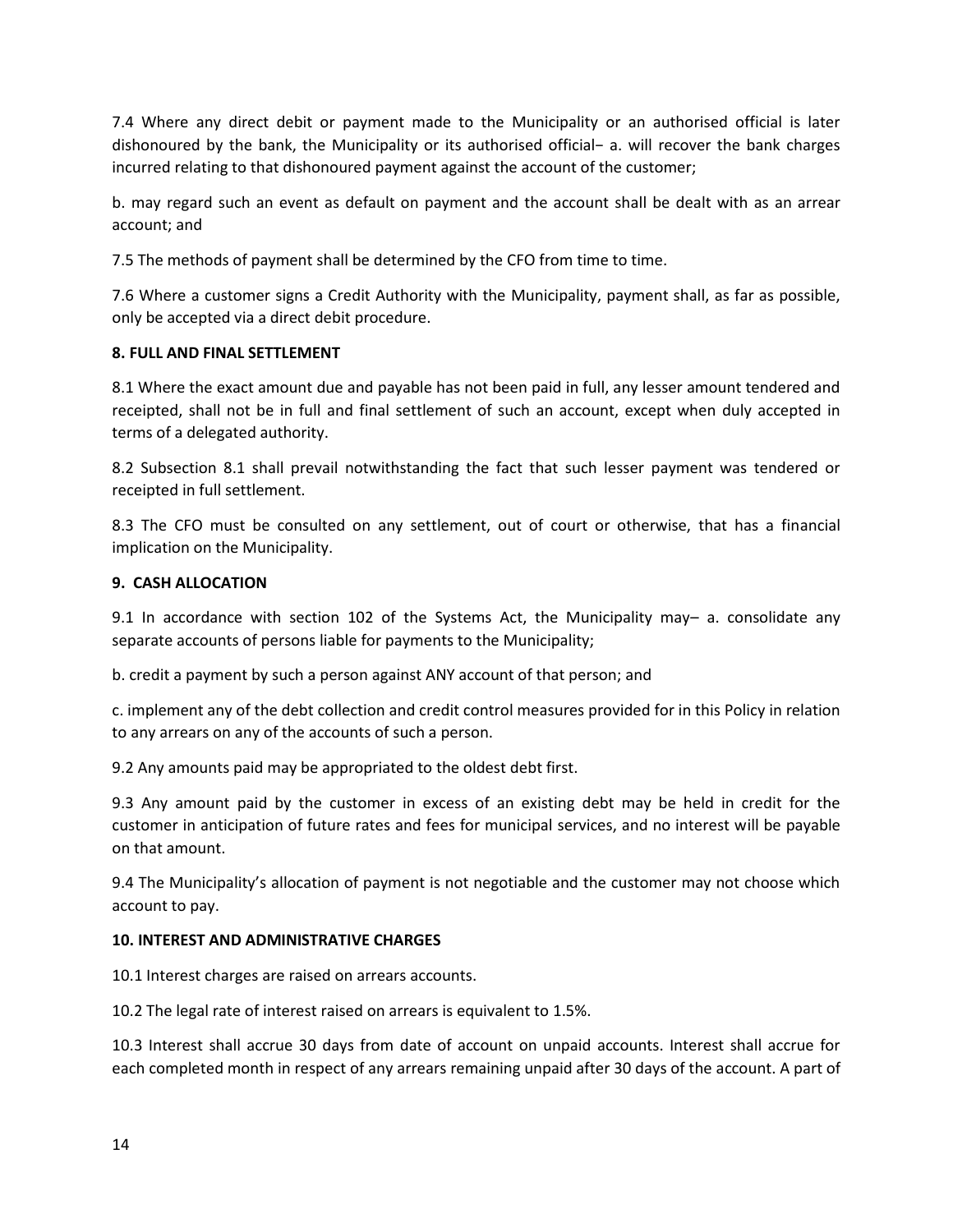a month shall be deemed to be a completed month on the basis that interest is charged as from the first day of the account being in arrears.

10.4 Payments on assessed or estimated charges, where the final amount has not been determined but which would have been due and payable had the amount been determined, shall attract interest from the date when it would have been so due and payable. For example, 30 days from date of account.

10.5 Where a debtor qualifies for a full reduction in the value of his property, and where such debtor enters into an Acknowledgement of Debt with the Municipality to pay off arrears for service charges, no further interest will be added to the arrears outstanding if during the period, the debtor adheres to the agreement.

10.6 Interest may only be reversed under the following circumstances– a. exemptions as determined by this Policy from time to time;

b. if the Municipality has made an administrative error on the account;

c. Where any debt has arisen as a result of a faulty meter or the Municipality has applied an incorrect charge, meter constant or tariff due to an administrative error;

d. where the Municipality approves such reversal from time to time.

10.7 An administrative charge as determined by a Resolution of the Municipal Council shall be levied on arrear rates where the Municipality has instituted legal action against the owner by service of summons to recover same.

## **11. PROCUREMENT OF GOODS AND SERVICES AND PAYMENTS IN TERMS OF CONTRACTS**

11.1 When submitting a tender for the provision of services or the delivery of goods, each potential tenderer must prove to the satisfaction of the Municipality that all accounts for which the tenderer is liable, have been paid up to date, and that all accounts for which each and every director, member, owner, partner or trustee of the tenderer is liable, have also been paid up to date.

11.2 The Municipality will at its sole discretion check whether all the municipal accounts are up to date. Copies of all current accounts sent to the tenderer and to each director, member, owner, partner or trustee must be attached to the tender documents.

11.3 Before awarding a tender, the Municipal debts of the tenderer and of each director, member, owner, partner or trustee of the tenderer must be paid in full.

11.4 Where payments are due to a creditor of the Municipality, or in terms of any contractual arrangement with the Municipality, any arrear amount owing to the Municipality may be set off against such payments.

11.6 This Policy applies to quotations, public tenders and tenders in terms of section 36 of the Municipality's Supply Chain Management Policy.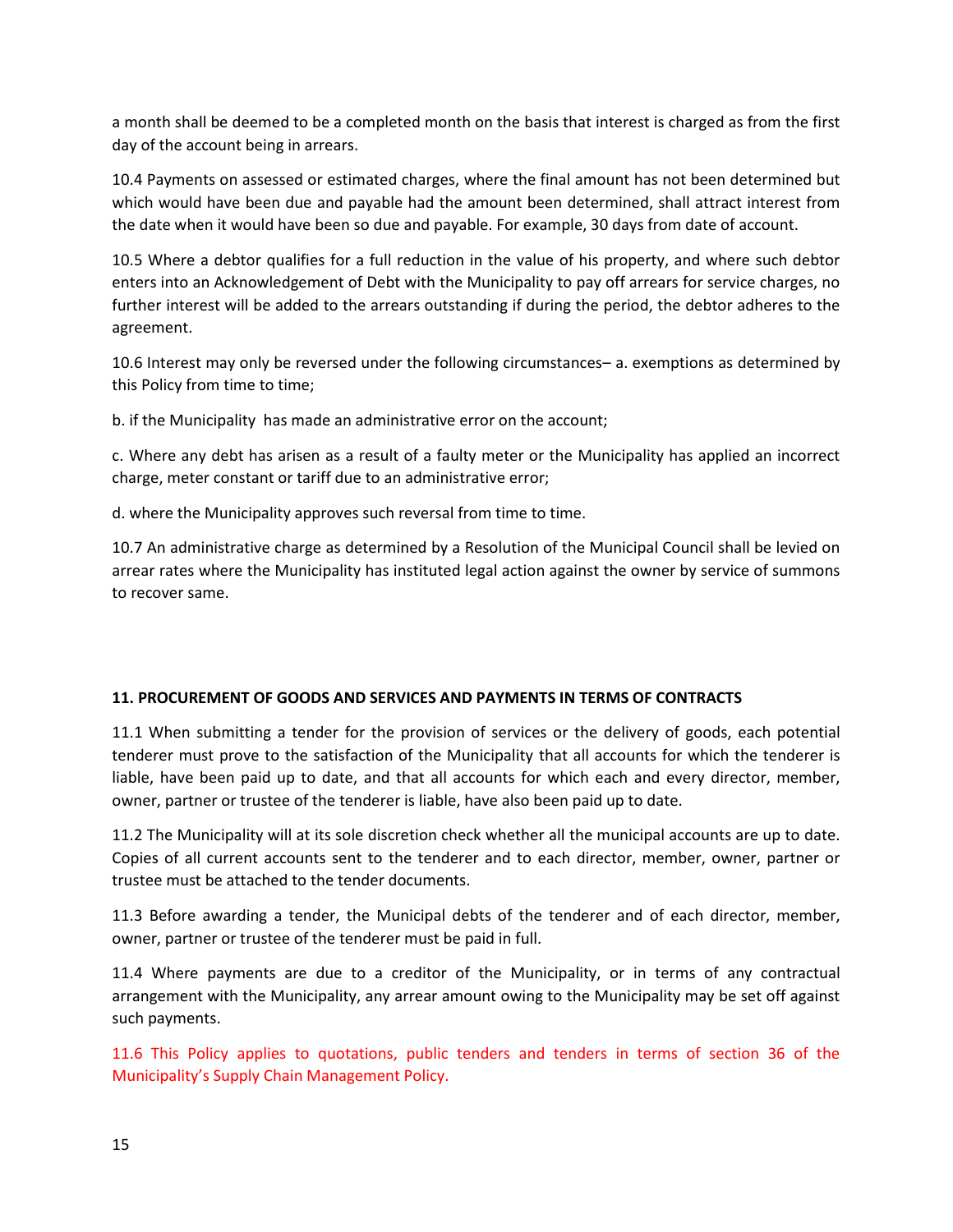## **12. AGREEMENT WITH EMPLOYERS**

12.1 Section 103 of the Systems Act reads as follows–– A Municipality may– (a) with the consent of a person liable to the Municipality for the payment of rates or other taxes or fees for municipal services, enter into an agreement with that person's employer to deduct from the salary or wages of that person- (i) any outstanding amounts due by that person to the Municipality; or (ii) regular monthly amounts as may be agreed.

12.2 In the event that the employee voluntarily chooses to use the method of payment as contemplated in subsection 12.1 for the payment of his or her municipal accounts, the employee may approach the Municipality for the agreement to be concluded.

12.3 A collection commission may be payable to the employer as determined from time to time.

## **13. STAFF, COUNCILLORS AND WARD COMMITTEE MEMBERS IN ARREARS**

13.1 a. Item 10 of Schedule 2 to the Systems Act (Code of Conduct for Municipal Staff Members) states that–

i. a staff member of the Municipality may not be in arrears to the Municipality for rates and service charges for a period longer than three (3) months; and ii. a Municipality may deduct any outstanding amounts from a staff member's salary after this period; and

b. The Municipality shall liaise with the relevant staff on repayment of their arrears.

c. The staff member must sign a Credit Authority and direct debit deduction form in accordance with this Policy

d. No special treatment shall be afforded to staff members whose accounts are arrears.

e. Any staff member who has breached the code will be dealt with in accordance with the disciplinary procedures adopted by the Municipality or as prescribed by Law or determined by a Collective Agreement.

13.2 a. Item 12A of Schedule 1 to the Systems Act states that a Councillor may not be in arrears to the Municipality for a period longer than three months.

b. The Municipal Manager shall liaise with the Speaker and issue the necessary salary deduction instruction where appropriate.

13.3 Where the Municipality is satisfied with the reasons supplied by the staff member or Councillor stating why the account is in arrears, the staff member or Councillor must pay such arrears within a period of 3 months with interest.

13.4 On appointment to a higher post, employees who have signed a Credit Authority shall increase their instalments on the Credit Authority in accordance with their new salary increase.

13.5 Staff and Councillors do not qualify for the Debt Relief Program under section 16.

13.6 The Council reserves the right to deduct any arrears from the stipend or any other amounts payable to ward committee members.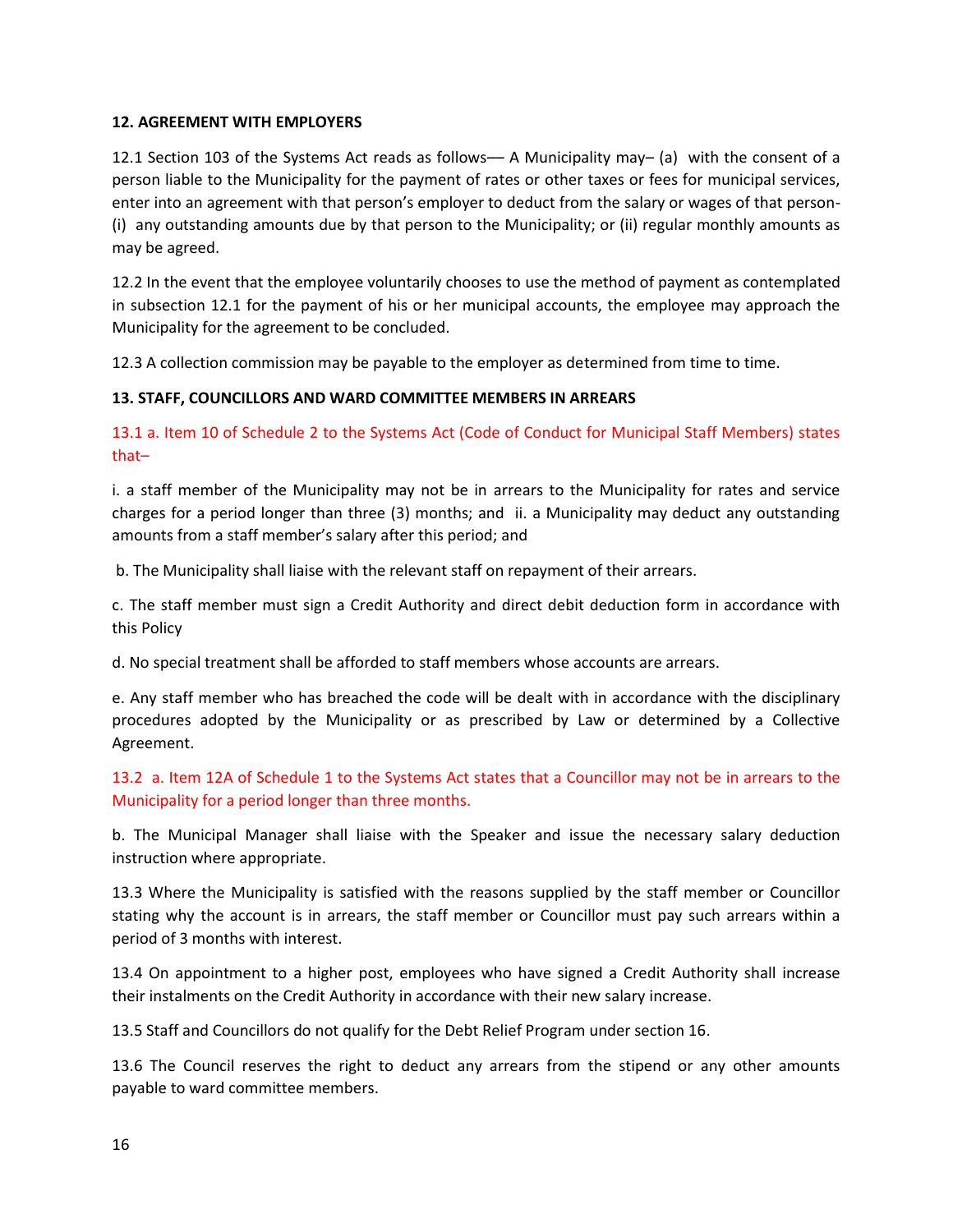## **14. ARREAR ACCOUNTS**

Disconnection and Reconnection of Services

14.1 Arrears on rates, services or any other consolidated debt may result in disconnection of ANY service or withholding use of municipal facilities.

14.2 A disconnection penalty fee, as determined by the CFO, from time to time, will be raised on all accounts printed for disconnection.

14.3 A reconnection fee will be raised on reconnection of services

14.4 Any official or contractor appointed by the Municipality for the purposes set out herein, may, at all reasonable times enter any premises to which services are supplied by the Municipality, in order to inspect pipes, wires or any apparatus used for the supply of services and belonging to the Municipality, for the purpose of ascertaining the quantity of services supplied or consumed, or to disconnect or terminate such supply or remove any apparatus belonging to the Municipality.

14.5 Should the owner fail to allow access to the premises or the property to which services are supplied by the Municipality on three consecutive occasions, the CFO may, having given due notice, disconnect, stop or restrict or discontinue the provision of any service, and the owner, at his or her cost should opt for a pre-paid meter.

14.6 The owner of the property remains liable and responsible for all instances of un-authorised reconnections and disconnections, tampering, damage or theft of municipal infrastructure, and services installed in the property. Further, the onus is upon the owner to ensure that tenants on the premises or the property refrain from such acts.

14.7 Un-authorized reconnection of, or tampering with a service supply is prohibited and shall constitute a criminal offence that will result in legal action being taken against the owner and disconnection of municipal services.

14.8 Subject to applicable legislation, the Municipality may refuse the supply of electricity to a consumer who is found guilty of fraud, theft or any other criminal offence related to municipal services, or, where it is evident that such criminal offence has occurred, until such time as the total costs, penalties, other fees, illegal consumption and any applicable tariffs and rates due to the Municipality have been paid in full.

14.9 Reconnections of municipal services will only be allowed when all applicable penalties and fees have been paid and the debt has been extinguished or suitable arrangements have been made to settle the debt.

14.10 Services may be dis-connected , after due notice has been given ,where the− a. owner or tenant is deceased; or b. company, close corporation or trust has been deregistered, and such has not been reported to the Municipality.

14.11 Reconnection of services where services have been disconnected in terms of subsection 14.10 above will be authorized when− a. an executor has been appointed; or b. the Company or Close corporation has been re-registered.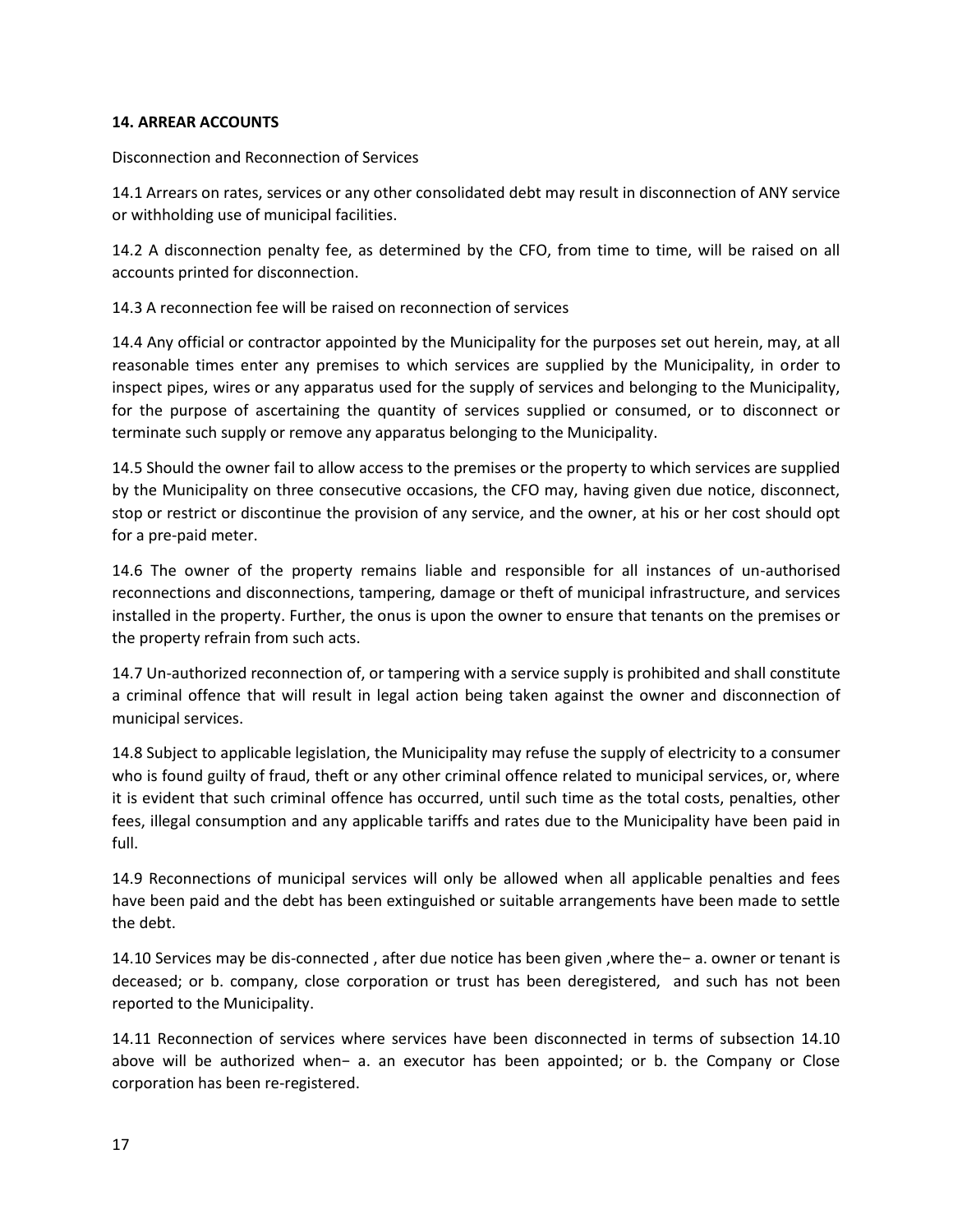14.12 The services of customers on pre-paid meters, who tamper with their services, will be disconnected and any amounts due to the Municipality will become payable immediately.

14.13 Where a municipal service, which is not in the name of the registered owner, has been restricted, disconnected or discontinued, the CFO may, subject to the principles of administrative justice, insist that the service be transferred into the name of such property owner; and a. Notwithstanding subsection 14.13, the CFO may at any other time insist that the service be transferred into the name of such property owner.

14.14 Any additional grounds for disconnecting municipal services as set out in the Bylaw, shall be deemed to form part of this Policy.

## **15. DEBT RELIEF PROGRAMME**

15.1 The debt relief programme is aimed at assisting customers who are in arrears for service charges, for sixty (60) days or more. Customers, excluding officials and Councillors, eligible for the debt relief programme are those families− a. who reside on property with a rateable value as determined by the Municipality at its annual budget; or

b. who, irrespective of the property value, are confirmed by the CFO as being too poor to be able to afford their current electricity services debt; after having taken into consideration an assessment report from a Social Development Officer in terms of subsection 16.2.b; or

c. where the Customer has temporarily lost employment and has been assessed by a social worker in terms of subsection 16.2.b.

15.2 The following criteria must be met before a customer will be regarded as eligible for debt relief: a. a comprehensive report by the ward or PR councillor on the customer must be submitted to the Municipality;

b. an assessment and report by the municipal Social Development Officer who would present his or her opinion, based on a site visit, on whether the family qualifies for debt relief;

c. a verification report by a electricity official; and

d. approval by the **Chief Financial Officer** in respect of municipal property values allowed for rates relief

15.3 The customer must sign a contract and have the conditions of the contract explained. Subject to subsection 16.5, the debt will be written off over a period of twenty (20) months.

#### **16. TERMINATION / TRANSFER OF SERVICES**

16.1. At least fourteen (14) days' notice is required from the customer upon termination or transfer of an account, to enable the Municipality to take final meter readings and process account adjustments.

16.2. Once the account is terminated, the account must thereafter be linked to the owner's rates account.

16.3. The Municipality will may terminate Electricity supply, at the request of a Landlord or owner, where there are occupiers on the property or premises and the Landlord or the owner is a Customer in respect of such supply.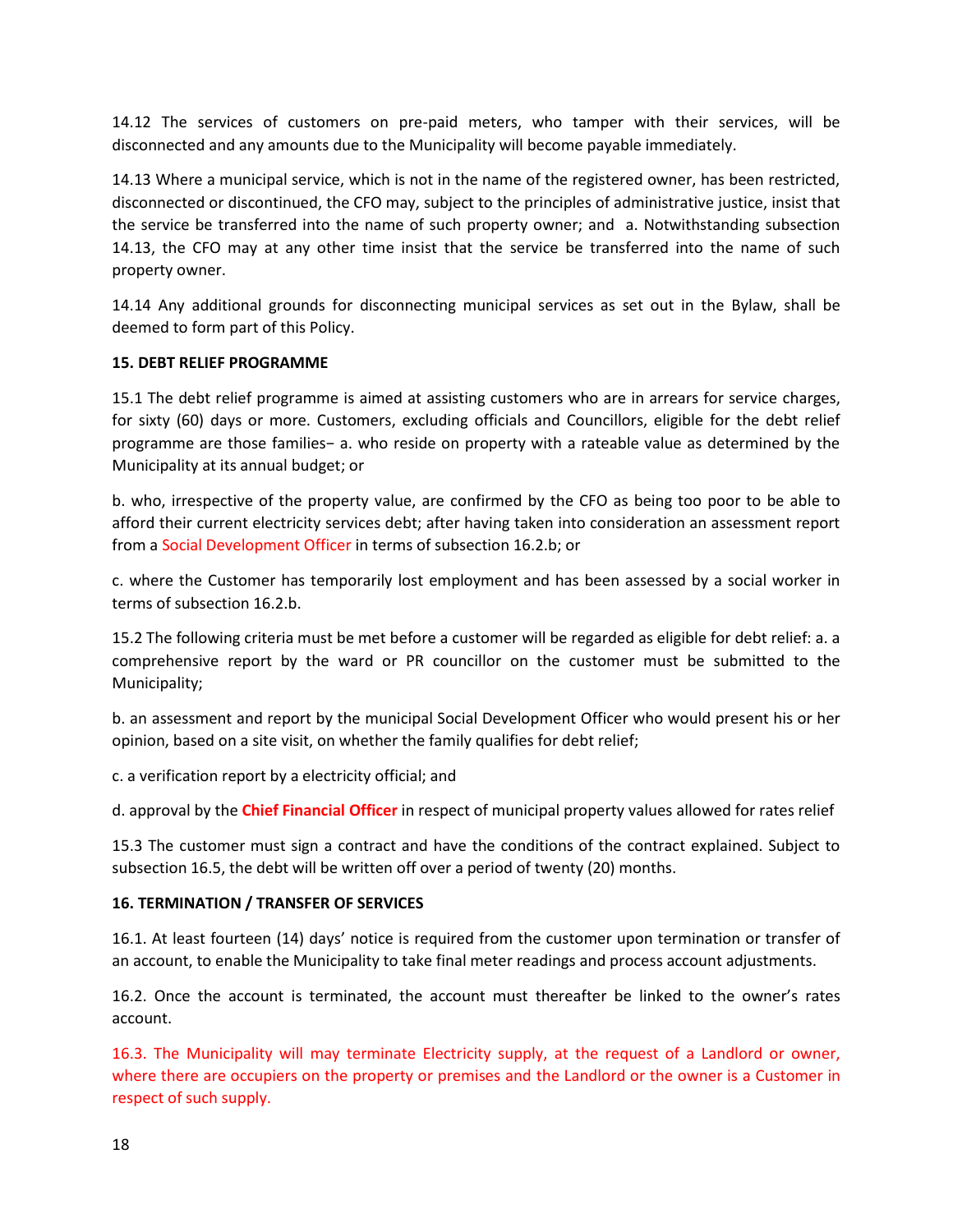16.4. A customer who wishes to terminate, disconnect or remove Electricity Supply where there are occupiers on the property or premises, must, before such an application may be considered:

(a)Provide the Municipality with proof that the occupiers have been given 14 days' notice of the proposed termination (not later than 30 days prior to the lodging of an application with the Municipality); and

(b) Settle all amounts owing to the Municipality or make a suitable arrangement to liquidate the debt as contemplated in section 24 of this Policy.

16.5. The requirement to give 14 days' notice mentioned in subsection 18.4 above is in line with the Constitutional Court decision in Joseph and Others v City of Johannesburg & Others CCT 43/09 and the principles of administrative justice.

16.6. The Municipality may exercise its common-law right where a tenant on a property is in breach of his or her contract with the Municipality, and transfer the debt to the owners' account. The tenant shall forfeit his or her deposit to the owner where the outstanding debt is paid by the owner.

## **17. UNALLOCATED CONSUMPTION**

17.1 Notwithstanding that an electricity service may have been disconnected, the registered owner remains liable to monitor his /her property as well as the metering as defined in this Policy. Accordingly when electricity consumption is recorded on a property during a period for which there is no registered customer against whom a bill can be raised, the relevant charges for electricity services shall be raised against the registered owner on his or her consolidated bill. Furthermore, the Municipality has the right to remove relevant Municipal infrastructure (and other components) at the cadastral boundary of the property to ensure that ongoing electricity consumption is terminated.

## **18. METER READINGS**

The Municipality may estimate readings and read meters in accordance with the period prescribed in the respective electricity Policies and By-laws.

## **19. DEBT RECOVERY USING THE PRE-PAYMENT METERING SYSTEM (RESIDENTIAL CUSTOMER ONLY)**

19.1 A Customer whose account is in arrears may apply to the CFO on a prescribed form for the 50/50 pre-payment debt recovery facility.

19.2 In order to qualify for the 50/50 pre-payment debt recovery facility, the following minimum criteria must be met:

a. A Customer's account must be in arrears in an amount exceeding R500; and

b. The Municipal valuation of the Customer's property must not exceed R250 000, save that in the case of a Senior Citizen, the Municipal property valuation must not exceed R460 000;

c. A Customer must be a Residential Customer;

d. A customer must sign an Acknowledgement of Debt in favour of the Municipality in respect of the total outstanding indebtedness;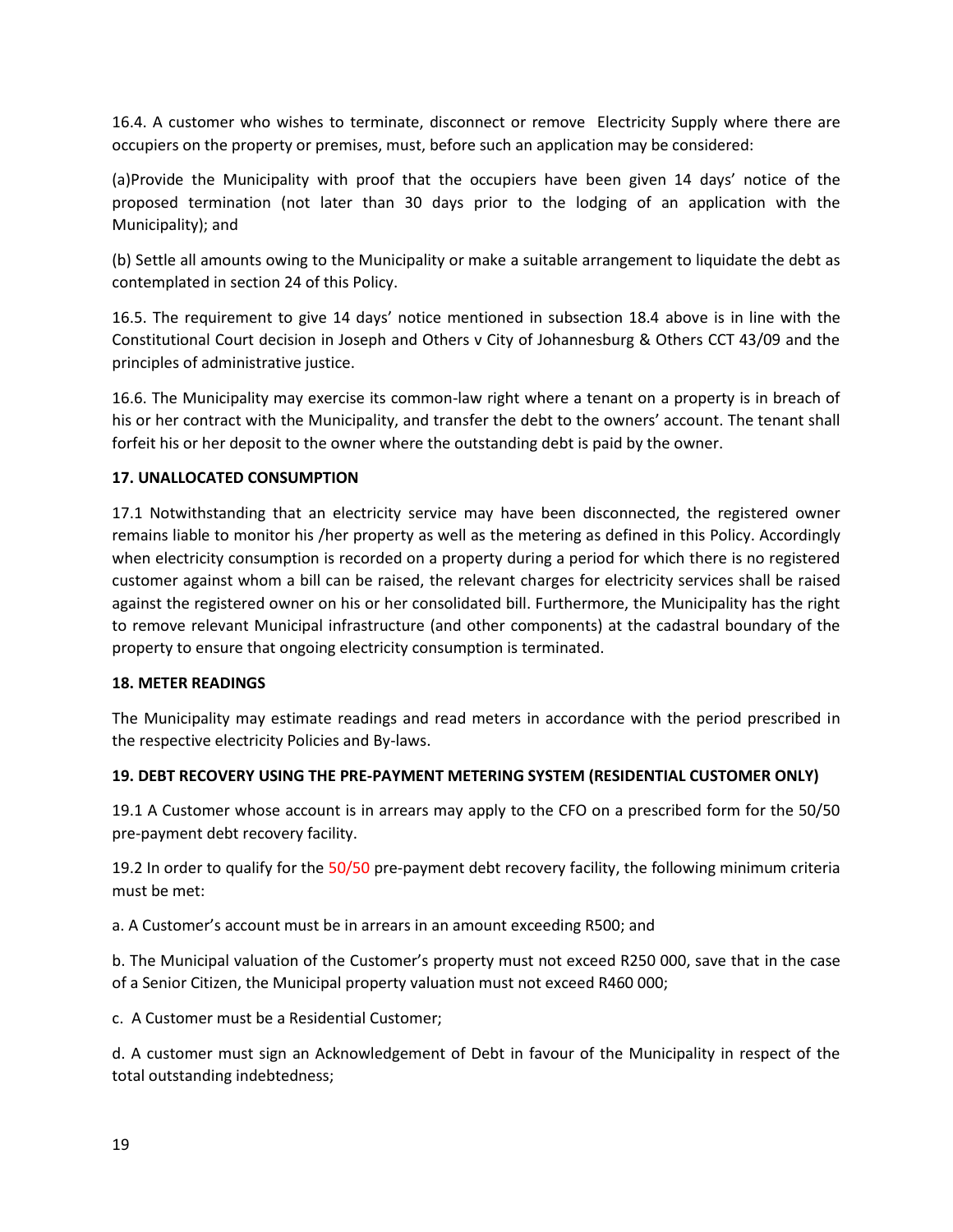19.3 The CFO is not obliged to grant an application for the 50/50 pre-payment debt recovery facility.

19.4 When concluding the Acknowledgement of Debt, the customer's deposit will be appropriated towards reducing the outstanding debt.

19.5 Where an application for the 50/50 pre-payment debt recovery facility is approved, NO connection fee in respect of the prepaid meter and or additional charges or additional deposit will be raised for the Customer whose electricity meter was not tampered with and or was not removed on account of tampering.

19.6 A Customer whose account is in arrears and whose meter has been tampered with will be liable to pay a connection fee and sign an Acknowledgement of Debt before a prepaid meter can be installed on site. Such connection fee may, in the discretion of the CFO, be added to the principal debt owing under the Acknowledgment of Debt.

19.7 Upon conclusion of an Acknowledgment of Debt, it will be incumbent upon the Customer to complete such documents as maybe required by the eMadlangeni Electricity Department for the installation of the pre-payment metering system.

19.8 Child - Headed Households must meet the requirements as set out in the Municipality's Rates Policy and an application must be made with the consent of the Social Development Officer appointed by the Municipality.

## **20. REVENUE CLEARANCE CERTIFICATES**

Subject to Sections 118(1) and (1A) of the Systems Act, the following shall apply to the issue of a revenue clearance certificate for the purpose of effecting transfer of a property to a new owner.

20.1 Assessments–

a. an application shall be made by a conveyancer, in the prescribed format. Each application must be accompanied by the relevant application fee. The application will not be processed until the fee is paid.

b. copies of all current accounts must accompany any application made manually. If the relevant information is not provided, the application will be returned to the conveyancer.

c. the new owner may be held liable post transfer should the application not record the correct meter numbers on the property.

d. the Municipality does not accept responsibility for errors on manual applications. The Conveyancer must check that all details on the application, assessment and the revenue clearance certificate are correct.

e. assessed figures are calculated ninety (90) days in advance. Service charges are estimated for ninety (90) days based on previous consumption, taking into account any existing Rebate.

f. upon the receipt of the revenue clearance certificate request, a letter shall be sent to the nominated Conveyancer notifying him or her about his or her responsibilities to inform both the seller and the purchaser regarding the total amount of municipal outstanding debts charged against the property.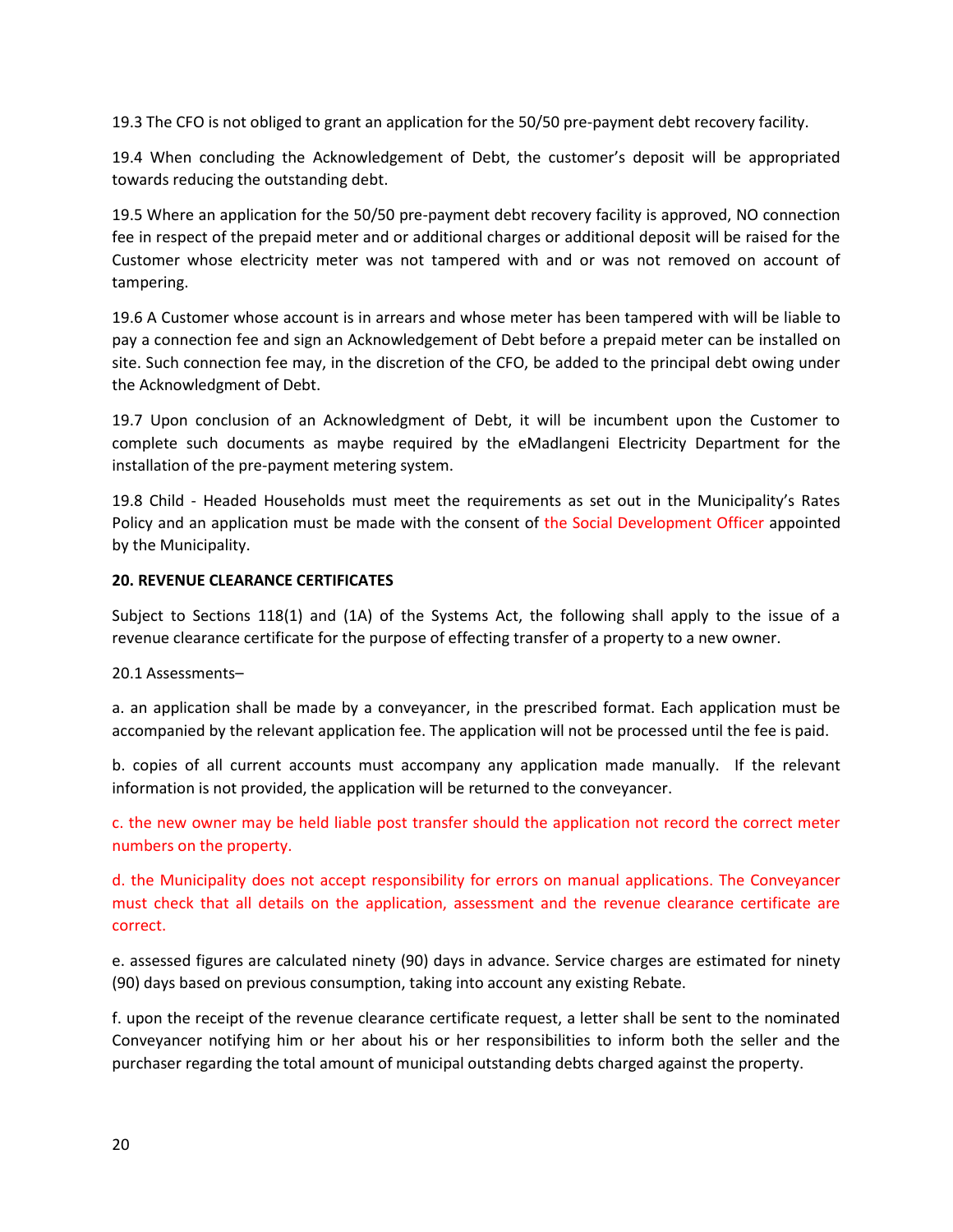g. an "Attorneys' Report" in respect of all amounts owing and the assessed figures, shall be issued upon the receipt of the request for the report.

h. the assessment shall remain valid for a period of thirty (30) days from the issue date. If payment has not been received within this period, a re-assessment may be required and payment of a further application fee will apply.

i. amounts raised on the Supplementary Valuation Roll prior to the effective date of that roll, will be billed for the purpose of the assessment. The seller shall be deemed to have waive his right to be billed on the effective date of such roll.

j. prior to the issue of a revenue clearance certificate for a subdivision which is still held under the title of the parent property, the owner/seller must, subject to the provisions of section 21.1.o pay all debt on the parent property. The onus rests with the owner/seller to ensure that on new sub-divisions, the debts on the parent property are fully paid.

k. any discrepancies may result in delays in the issuing of a revenue clearance certificate, and in addition may result in the levying of additional backdated rates, penalties or charges.

l. any amounts paid shall be appropriated to the oldest debt first.

m. a separate application is required for each transfer.

n. an assessment in terms of S118 (1) of the Systems Act will only be issued on request by a Conveyancer.

o. the balance of the debt, prior to the two years preceding the date of application of a certificate, shall remain as a charge against the property. The Municipality shall exercise its rights to recover such debt as guided by the law on the application of section 118 of the Systems Act.

p. the Municipality reserves the right not to provide services on the property until all debt is fully paid or suitable arrangements are made to pay the debt;

q. the onus is on the Conveyancer to advise the purchaser of the provisions of section 20.1. o and p above.

r. where the Municipal account is in respect of a debt consolidated under Section 102 of the Systems Act, the said consolidated account will be deconsolidated on application for a revenue clearance certificate. An account for the property subject to the Revenue Clearance application will be rendered together with the full interest that accrued on the consolidated account.

s. a revenue clearance certificate shall be issued within ten (10) days of the date of payment of the amount requested in the "Attorneys' Report".

t. Where simultaneous transfers of a property are contemplated, the Conveyancer must apply for a separate revenue clearance certificate in respect of each new transfer.

20.2 Revenue Clearance Certificates–

a. Payment of the assessment must be made in cash, EFT payments, direct debit, bank transfers, bank cheques or other instruments accepted by the CFO from time to time.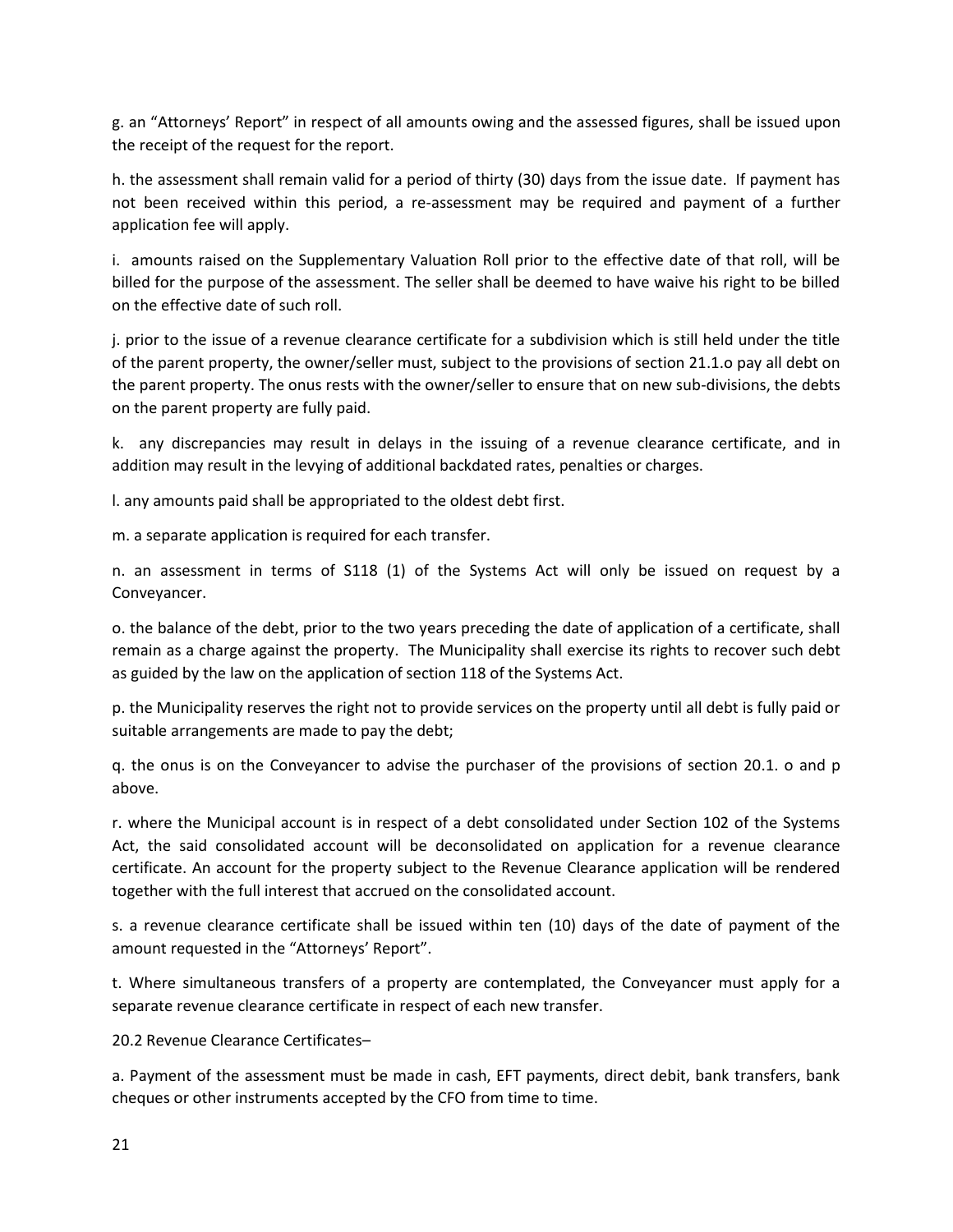b. There shall be no refunds on the cancellation of a sale or otherwise.

c. The Certificate shall be valid for a period of **nighty (90**) days from date of issue.

d. The certificate shall be endorsed with the balance owing as a charge against the property in order to bring the same to the attention of the seller, buyer and conveyancer. The onus is on the conveyancer to advise his or her clients accordingly.

e. The Municipality may institute legal proceedings to recover the balance owed from the persons referred to section 20.1 o.

f. The Municipality reserves the right to follow any of the legal mechanisms available to it in order to recover the balance of the debt, including, lodging an urgent application to interdict the sale of the property until the debt is paid in full.

g. All Collection Charges incurred in pursuing recovery of arrears, shall be levied against the debtor's account.

20.3 Information and contact details of the purchaser provided on the revenue clearance certificate shall be used as details of the new owner (purchaser) for the purposes of billing for rates, services and consolidated accounts, until the same has been changed by the purchaser.

20.4 On the date of ownership transfer, the previous owner's (the Seller) service agreement will be deemed to have lapsed, and, subject to the rights of the Municipality in terms of section 6.1(c) and 20.1p of this Policy, the new owner (purchaser) must conclude a new service agreement with the Municipality.

20.5 The seller shall furnish to the Municipality new contact details, in writing, comprising a postal and physical address and such further information as may be determined by the CFO from time to time, prior to the Municipality issuing the rates clearance certificate. The seller shall continue to keep the Municipality informed of any change in contact details until such time as the Municipality has confirmed in writing that all amounts that became due whilst the property was in the ownership of the seller (whether or not raised at the time of the rates clearance certificate) have been paid up. Non-compliance with this clause will be regarded as an offence.

20.6 Where, subsequent to the transfer of ownership of a property, a Municipality becomes aware of any Municipal Charges that ought to have been raised in terms of any Legislation (e.g. the MPRA) or this Policy against a predecessor in title to the property, the Municipality reserves the right to levy such Charges against the new owner (purchaser); provided that that the new owner (purchaser) shall only be liable for those Charges that become due and payable with effect from the date of transfer.

## **21. LEGAL ACTION**

21.1 Legal proceedings may be instituted by the Municipality to recover arrear amounts on service accounts, where–

a. disconnection action yielded no satisfactory result;

b. disconnection action is not possible due to the nature of the services for which the account has been rendered; or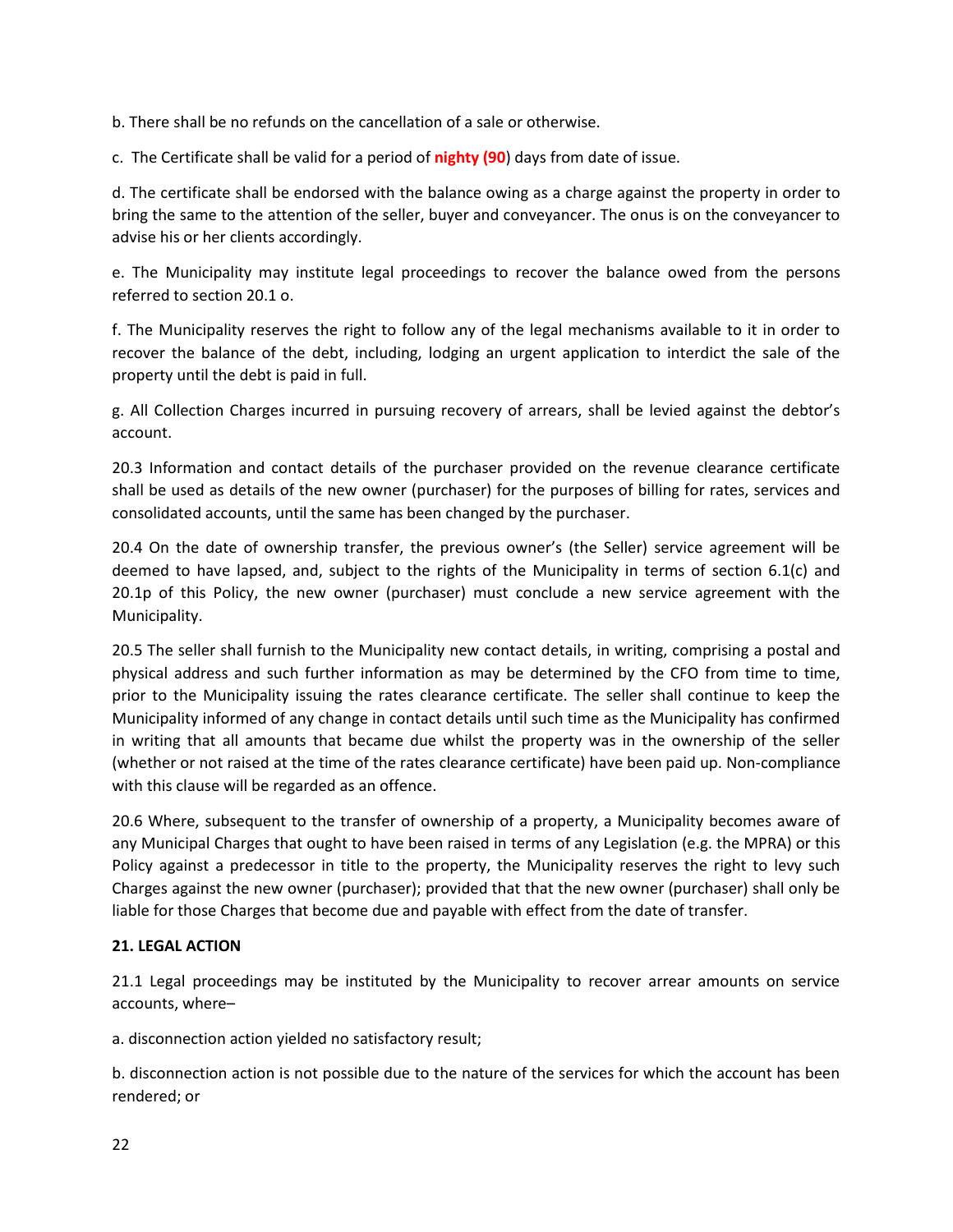c. the arrears are older than ninety (60) days.

21.2 The Municipality may, in terms of Sections 28 and 29 of the MPRA, recover arrear rates from tenants in occupation of the relevant property, or managing agents, but only to the extent of the rent payable or amount due by the tenant but not yet paid to the owner of the property. This does not preclude further legal action against the owner.

21.3 For residential properties occupied by owners, all reasonable steps shall be taken to ensure that the ultimate sanction of judgment and sale-in-execution is avoided or taken as the last resort. The Municipality, however, has total commitment to follow the legal process through to judgment and salein-execution should the debtor fail to make use of the alternatives provided for by the Municipality from time to time.

21.4 Once judgment is obtained the properties will be advertised and sold through public auction, unless appropriate settlement has been made to the satisfaction of the Municipality. The Municipality shall assess annually, the appropriate minimum amount below which it will not attach homes.

21.5 All Collection Charges shall be debited to the relevant debtor's account.

21.6 Proceeds of the Sale in Execution may be appropriated to any of the debtor's accounts in arrears.

21.7 Metering and connection equipment remain in the ownership of the Municipality at all times and the owner of the property, on which such meters and connection equipment is installed, shall be held responsible for all instances of tampering, damage or theft. Accordingly, the owner of the property concerned is liable for any breach of this duty and may be prosecuted.

21.8 Where a Sectional Title Body Corporate is in arrears, the CFO may apply to court for the appointment of an administrator in terms of Sections 46 and 47 of the Sectional Titles Act 95 of 1986, as amended.

## **22. CREDIT AUTHORITIES IN RESPECT OF ARREARS IN TERMS OF SECTION 58 OF THE MAGISTRATES COURTS ACT**

22.1 The Municipality may, at its discretion, enter into a Credit Authority in the prescribed form, incorporating a consent to judgment in terms of section 58 of the Magistrates Courts Act, with customers and owners in arrears with Municipal service fees, surcharges on fees, property rates and other municipal taxes, levies, duties and sundry charges, after consideration of an application submitted by such persons as prescribed by the Municipality.

22.2 The Municipality may conduct a credit check and request certain information from a customer or owner in order to satisfy itself that the customer or owner will be able to honor the agreement. Such credit check may include a full risk analysis of the customer or owner concerned to determine his/hers/it's: (a) Risk profile as an individual/entity; and

(b) Interests in any Juristic person.

22.3 Before any Credit Authority is concluded, all municipal service fees, surcharges on fees, property rates and other municipal taxes, levies, duties and sundry charges must be consolidated onto one account (if not done previously) and a Credit Authority concluded for the full debt.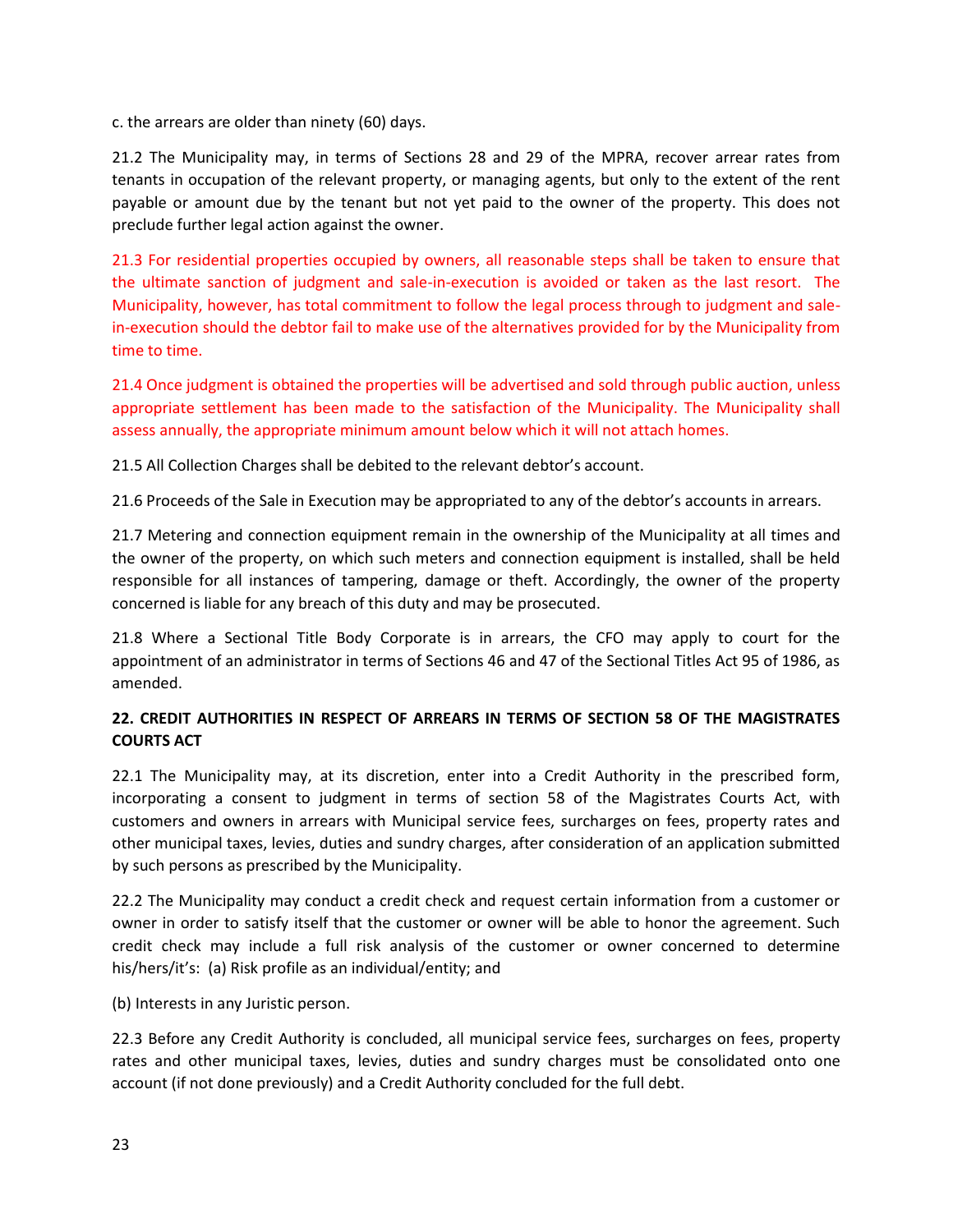22.4 The customers' current account must be paid in full, and maintained, for the duration of the Credit Authority.

22.5 The owner of a property must consent in writing to a Credit Authority being entered into between the Municipality and his or her tenant. The owner consents to judgment should the tenant breach the Credit Authority.

22.6 Should the tenant breach the Credit Authority referred to in subsection 23.5 above, the Credit Authority and the account shall be terminated immediately with the tenant and linked to the owner's rate account.

22.7 Re-connection and disconnection fees, where applicable, must be paid in full before any Credit Authority can be entered into.

22.8 By entering into a Credit Authority, the debtor(s), and where applicable, the owner, acknowledge that failure to meet any installment will result in prompt disconnection action being taken, without prejudice to any legal action that the Municipality may take to recover the arrears.

22.9 Credit authorities to be concluded with Juristic persons shall require; a. documentation and information as set out in section 3.12 above as maybe applicable.–

b. the financial situation of the Juristic person to be reviewed taking into account latest audited financial statements and other supporting documentation relevant to their financial position.

c. Deeds of suretyship in favour of the Municipality, by the persons referred to in subsection 3.12 (b) above, as the case maybe; in an amount equivalent to the value of the debt plus current accounts; and

d. the deposit to be reviewed.

22.10 A Credit Authority may not be granted where– a. arrears have arisen due to dishonoured cheques or direct debit reversals; b. instances of repeated meter tampering have been identified; etc. the services have been removed; or d. Any other relevant factors.

22.11 Where any debt has arisen as a result of a faulty meter or the Municipality having applied an incorrect charge or tariff, the customer may arrange to pay the debt over a maximum period at the discretion of the CFO.

22.12 The amount of the down payment and the period of the Credit Authority shall be at the discretion of the CFO.

22.13 The Credit Authority shall be terminated if a debtor relocates from the property. The balance owing shall become immediately due and payable.

22.14 The monthly installments on a Credit Authority are payable within twenty one (21) days from the date of the account notwithstanding any further extension of time printed on the face of the account.

22.15 A Credit Authority shall be cancelled upon application for a revenue clearance certificate on the property, and the whole debt shall become due, owing and payable, notwithstanding any agreement to the contrary.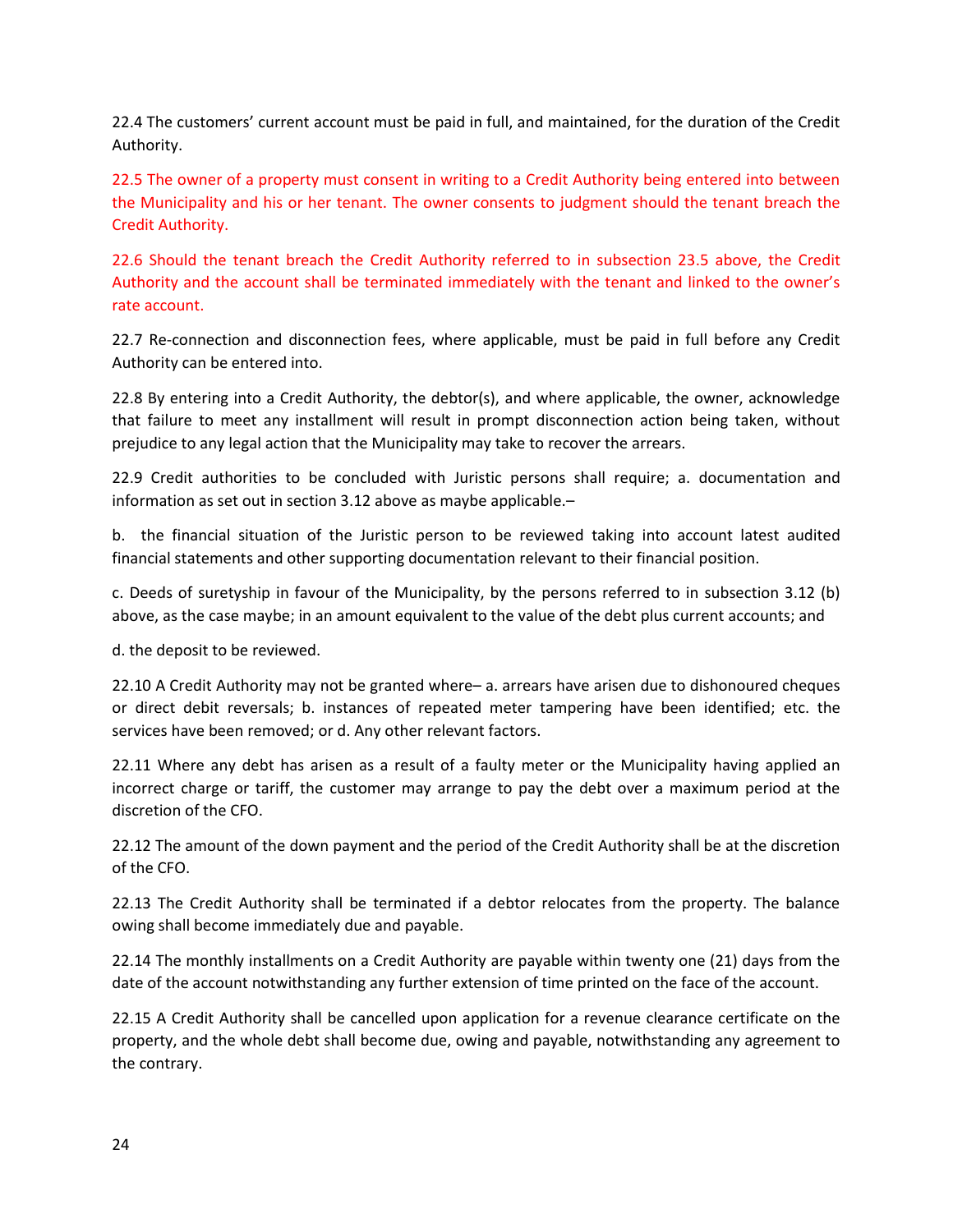22.16 Where the Credit Authority is based on interim readings, the amounts on the Credit Authority will accordingly be adjusted once the actual readings are taken. The customer must sign any additional documentation relative to this.

22.17 A Credit Authority for staff and councillors shall be in accordance with section 13.

22.18 The customer who signs a Credit Authority must make payment to the Municipality via a Debit Order.

22.19 The Municipality is not a Credit Provider within the meaning of the National Credit Act, 2005 (Act No 34 of 2005). Nothing in this Policy should be construed as conferring such status on the Municipality.

## **23. DISPUTES**

23.1 A customer who wishes to lodge a dispute in respect of an account must submit the dispute in writing, on the prescribed form, to the Authorised Official as defined in this Policy stating the reasons for such dispute and any relevant facts, information or representation which the Authorised Official should consider to resolve the dispute.

23.2 The dispute must be submitted within twenty one (21) days of the account. If a dispute is raised after this period, it will be treated as an enquiry, the account will not be suspended and normal credit control procedures will apply.

23.3 The dispute must relate to a specific amount on the account. Amounts not in dispute must be paid in full. If the amounts not in dispute remains unpaid, services may be disconnected.

23.4 Should any dispute arise with respect to the amount owing, the debtor will continue to make regular payments based on the average charges for the preceding three (3) months prior to the dispute, plus interest where applicable.

23.5 A query is not regarded as a dispute. A query is a verbal inquiry whereas a dispute must be in writing and lodged with the relevant municipal department or section.

23.6 Proven tampering charges are not regarded as a dispute.

23.7 The customer must provide the Authorised Official with the account alleged to be in dispute, which includes incorrect readings, misallocation of payments, incorrect tariffs charged and incorrect property values used and any other relevant information that may be required.

23.8 The Authorised Official: a) May investigate or cause the dispute to be investigated within 30 days , or as soon as possible after such dispute is received; b) May hear representations, or call for additional information /documentation from a Customer who disputes an account; c) Must inform the customer, promptly, in writing, of his or her finding after conclusion of the investigation; d) Must take a decision, based on the spirit of the Policy.

23.9 A dispute submitted above shall not stop or defer the continuation of any credit control and legal procedure already instituted for the recovery of arrear payments relating to such dispute.

23.10 The customer has the right to appeal to the CFO against the decision of the Authorised Official. The CFO may hear representations and either confirm, vary or revoke the decision of the Authorised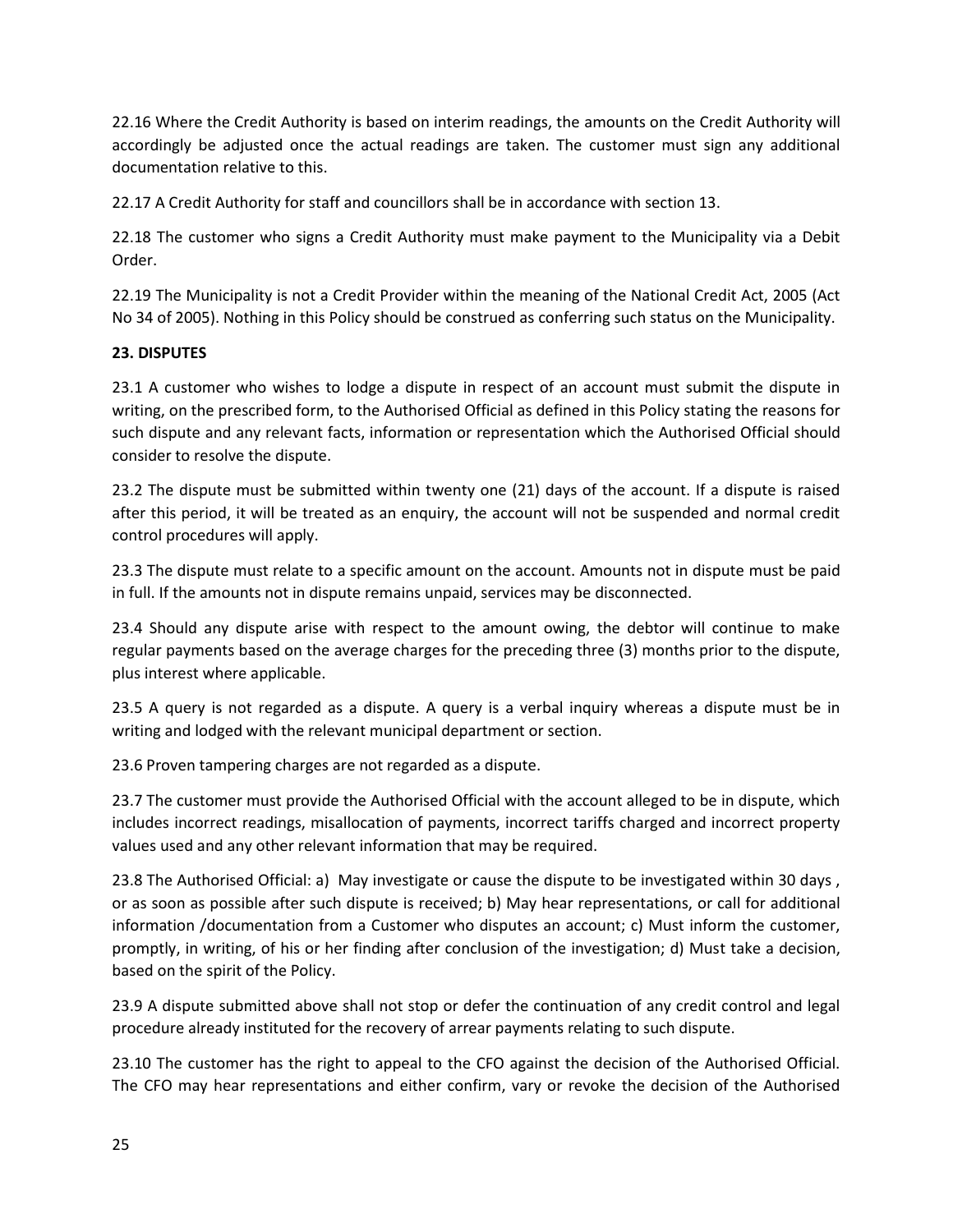Official and must communicate his decision within 30 days of date of receipt of the appeal or as soon thereafter as possible.

23.11 A person whose rights are affected by the decision of the CFO may lodge an appeal against that decision within 21 days of the date of notification of the decision, to the Municipal Manager in terms of section 62 of the Systems Act. The appeal must be lodged on the prescribed form.

23.12 Disputes regarding the General Valuation Roll must be submitted to the **Municipality's Revenue** Unit in the form of an objection or appeal as envisaged by Sections 50 and 54 of the MPRA. The account must be paid in full until an objection or appeal outcome is reached where after the account will be credited or debited accordingly.

## **24. REFUNDS**

24.1 Credits on accounts shall only be refunded:

24.1.1 On application and subject to the entire customer's accounts being fully paid,

a. to the previous owner on credit remaining on the transfer of property;

b. to pay the buyer or seller, on transfer of a property, unless otherwise directed by an order of Court.

24.2 A refund shall be forfeited after 3 years if it remains unclaimed.

## **25. DECEASED ESTATES**

25.1. The Executor of a Deceased Estate shall be liable for payment of all debts on the property.

25.2. For the purposes of liability for an account, including a consolidated account, the occupier or occupiers of a property which vests in a deceased estate where neither an executor nor administrator has been appointed, will be regarded as the Deemed Owner. The CFO may request a deemed owner to sign a services agreement. Where there is more than one occupier on the property, every occupier will be jointly and severally liable for an account or consolidated account.

25.3. "Deemed Ownership" does not confer any rights on an occupier other than the liability to pay the accounts.

25.4. In accordance with subsection 14.10, failure to inform the Municipality that the property forms part of a deceased estate may result in the disconnection of services, until an executor has been appointed.

## **26. HOUSING**

26.1 This Policy shall apply equally to tenants.

26.2 Where the Municipality has sold a property in a suspensive sale agreement to a tenant and that owner or tenant is responsible for the rates and service charges on that property, the accounts will be consolidated with rates, and services will be disconnected for non-payment.

26.3 Where tenants are substituted in terms of the any Municipal Policy, Legislation or agreement, the substituted tenant shall assume the rights and obligations of the one so substituted, including all debts, credit authorities and deposits.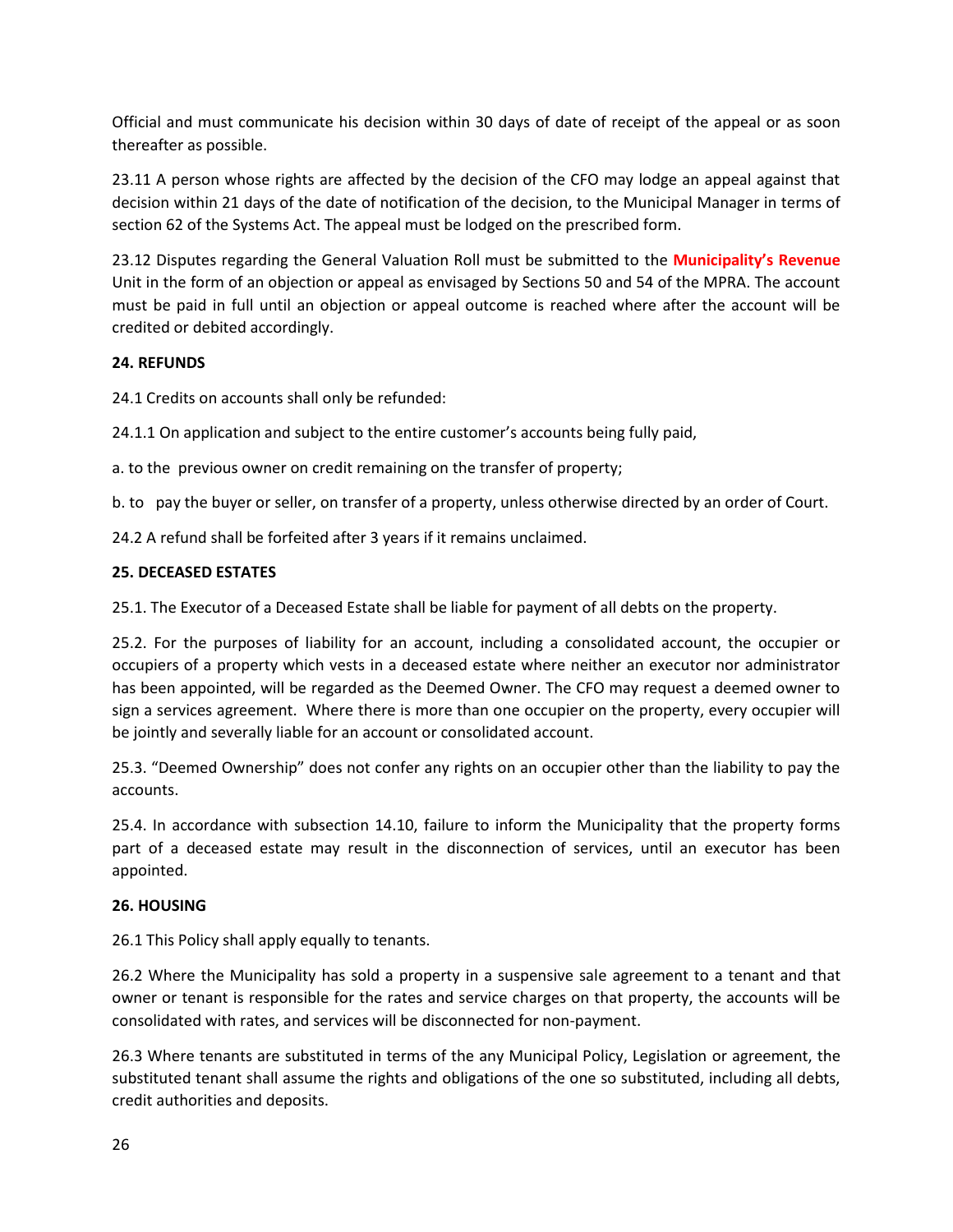## **27. IRRECOVERABLE DEBT**

27.1 Debt will only be considered as irrecoverable if it complies with one or more of the following criteria–

a. all reasonable notifications and cost-effective legal avenues have been exhausted to recover a specific outstanding amount;

b. any amount equal to or less than R500.00, or as determined by Council from time to time, will be considered too small, after having followed basic checks, to warrant further endeavours to collect it;

c. the cost to recover the debt does not warrant further action;

d. it has been proven that the debt has prescribed;

e. the debtor is untraceable or cannot be identified so as to proceed with further action;

f. the debtor has emigrated leaving no assets of value to cost-effectively recover the Municipality's claim;

g. it is not possible to prove the debt outstanding;

h. a court has ruled that the claim is not recoverable;

i. the claim is subject to any order of court;

j. the claim is subject to an out of court settlement agreement;

k. the debt is subject to a settlement in terms of section 109 of the Systems Act;

l. the Municipality has resolved that the debt is irrecoverable;

m. if an offer of Full and Final Settlement is accepted and confirmed in writing by the Legal and CFO if it has financial implications;

n. the outstanding amount is–

i. as a result of an administration error;

ii. An interest as a result of a property debt that arose prior to the current owner taking transfer and successive transfers before his; or

o. Expenditure incurred in respect of internal accounts raised in the name of the Municipality, in any previous financial year;

p. conversion of old dormant account balances of debtors, inherited from the previous municipalities which now form part of the Municipality, and where reasonable steps have been taken to recover these debts; or

q. where the Municipality-

i. expropriates any property; or

ii. purchases any property in terms of its Sales in Execution.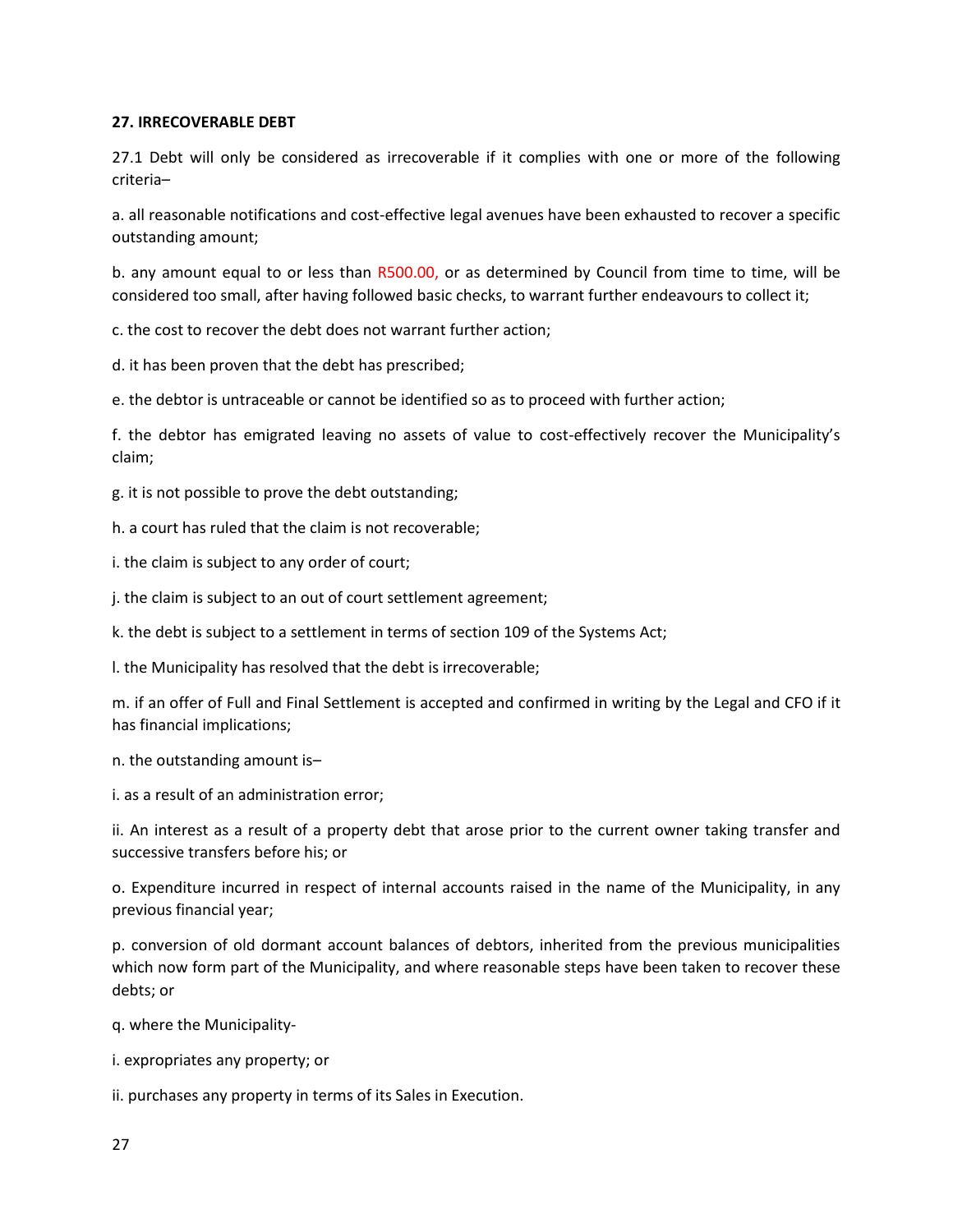27.2. Provided there is sufficient provision for bad debt, the CFO shall write off any revenue which is irrecoverable or the recovery of which is considered not to be reasonably practicable.

27.3. The CFO must report to Council all amounts that have been written off as irrecoverable with the Section 71 MFMA report.

## **28. LEASES**

28.1 Persons who lease property from the Municipality for the purposes of any business or trade must sign a surety agreement covering all debt incurred on the said property during the duration of the lease.

28.2 Where the lessee is a company or close corporation, the directors or members are required to sign a personal surety covering all debt incurred on the said property during the duration of the lease.

28.3 Municipal service accounts must be opened in the name of the lessee only. The rates and services accounts will be consolidated.

28.4 Sub-lessees' may open service accounts in their names with the consent of the Legal and provided that the account is consolidated with the rates account.

## **29. SANCTIONS AND COLLECTIONS**

29.1 Where an account rendered to a debtor remains outstanding for more than 90 [ninety] days the defaulting debtor's name may, at the option of the Municipality, be listed with a credit bureau or any other equivalent body as a defaulter,

29.2 Emolument attachment orders in the case of employed debtors, and eviction processes may be implemented as part of the debt collection procedures.

## **30. CLAIMS IN RESPECT OF DAMAGE TO SERVICE INFRASTRUCTURE AND MUNICIPAL PROPERTY**

30.1 Where a contractor has been engaged to provide services or to deliver goods on behalf of the Municipality and the contractor damages/destroys service infrastructure or Municipal property, the following will apply:

30.1.1 The contractor must forthwith notify the relevant department within the municipality, e.g. eMadlangeni Electricity Department whose service infrastructure or Municipal property was damaged/destroyed, so that a claim can be submitted to the Municipality's Insurance section or where applicable, to the Municipality's Insurance Company in order to quantify and recover the damages sustained.

30.1.2 The contractor shall remain liable for the damage caused to the service infrastructure or Municipal property notwithstanding that its contract with the Municipality may have terminated or been cancelled.

30.1.3 Upon quantification of the damages sustained, the CFO shall issue a certification of the quantum. Such certification shall be deemed to be a liquid document for purposes of recovery of the damages.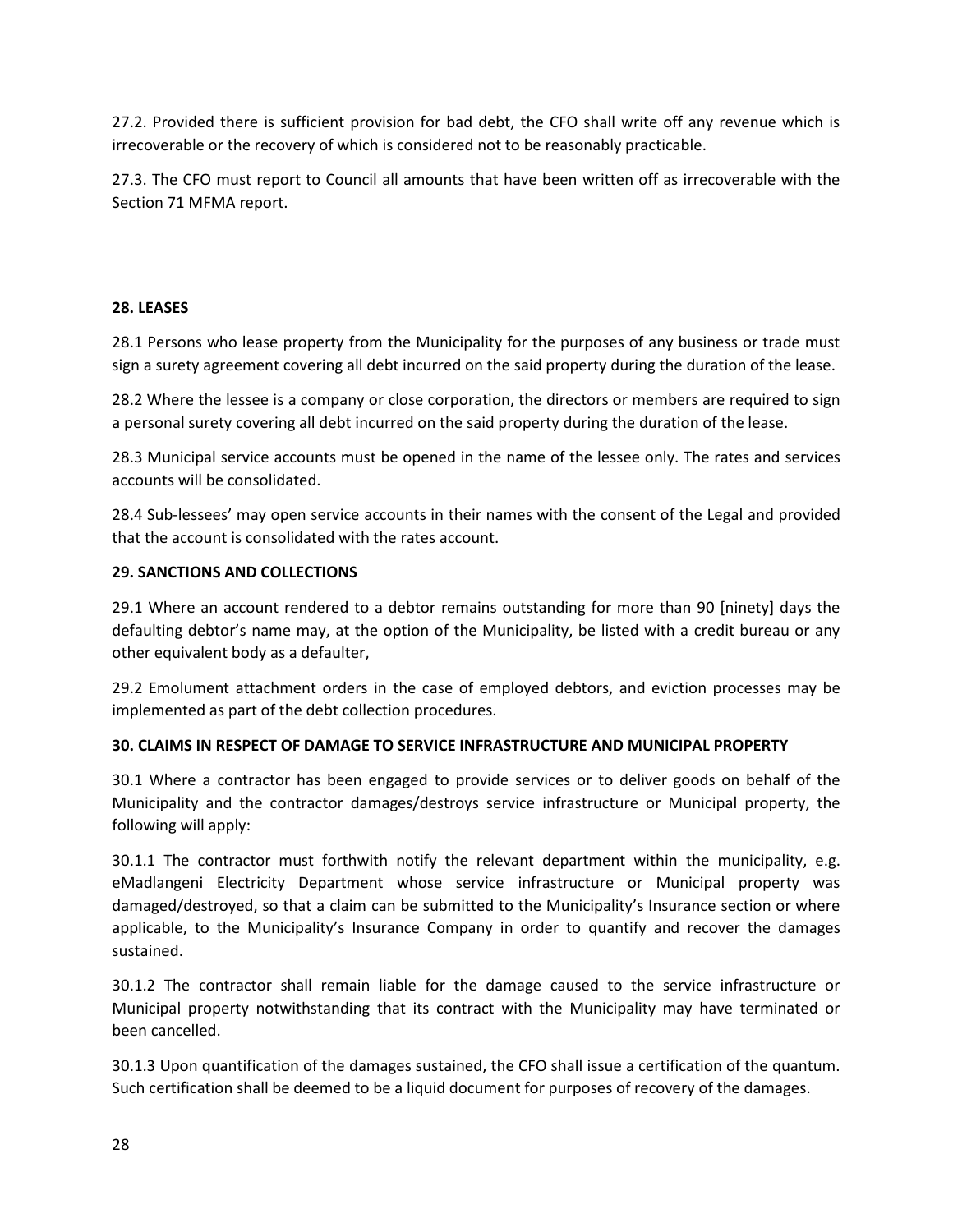30.1.4 The damages shall become a collectable debt in terms of this Policy.

## **31. MISREPRESENTATION**

31.1 Any person who has received any benefit or relief in terms of this Policy and who has misrepresented themselves in order to qualify for such benefit or relief will be deemed to have committed an offence and remedial measures will be taken in a manner as determined by the Municipality from time to time, and the CFO– (a) Will reverse all benefits and relief received;

(b) Will raise any fee, as determined by Council from time to time, as set out in the Tariff Policy; and

(c) Will cancel any Credit Authority and all amounts due to the Municipality will become payable immediately.

31.2 The Municipal Manager shall report any misrepresentation in terms of this Policy to the South African Police Services.

## **32. POLICY EVALUATION AND REVIEW**

To be in a position to measure the outcome of the Policy, the Municipality believes that the output of this Policy should be measured in terms of general recognised accounting practices and the following benchmarks will be applicable:

| Total amount outstanding 365                                                            |  | DEBT COLLECTION PERIOD = revenue X 1 ANNUAL DEBTORS |  |  |  |
|-----------------------------------------------------------------------------------------|--|-----------------------------------------------------|--|--|--|
| last 12 months receipts from debtors 100 COLLECTION RATE = last 12 months billing $X$ 1 |  |                                                     |  |  |  |

The norm on the debt collection period is set at 60days and the collection rate is set at 95%